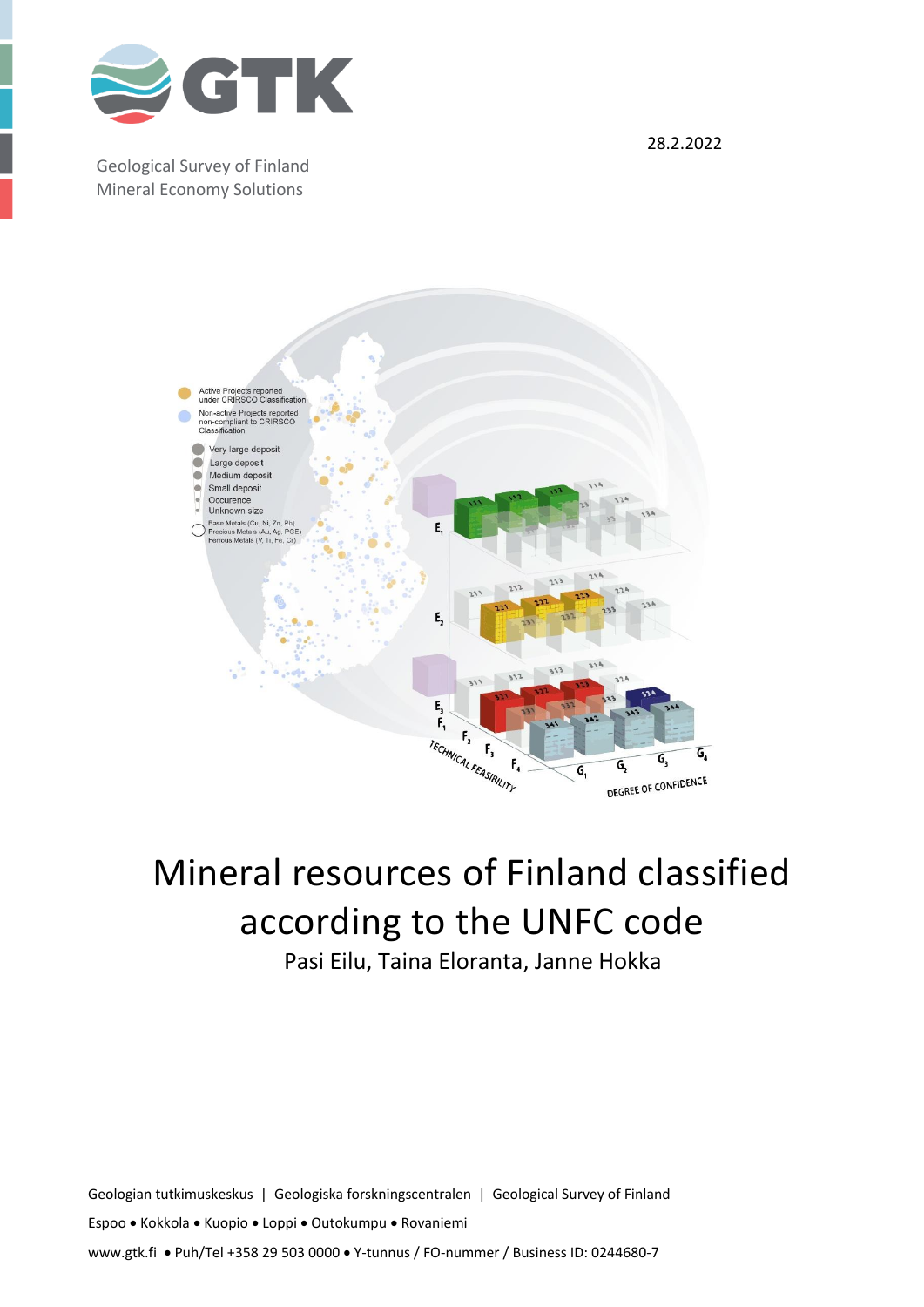28.2.2022

#### **GEOLOGICAL SURVEY OF FINLAND DOCUMENTATION PAGE**

| Type of report<br>Authors         | 28.2.2022                 |
|-----------------------------------|---------------------------|
| Eilu, P., Eloranta, T., Hokka, J. | GTK Open File Work Report |
| Commission by<br>GTK              |                           |

#### Title of report

Mineral resources of Finland classified according to the UNFC code

#### Abstract

The United Nations Framework Classification for Resources (UNFC) classification system has been integrated to the Finnish national mineral deposit database at GTK. We can now present all mineral resources of Finland in a consistent and harmonised way. The classification takes into account geology, technical studies, permitting, and social and economic aspects of the deposits irrespective of when and how a mineral resource has been reported. This provides a better view on the stocks "in the ground" which can be used, for example, in more accurate forecasts on potential critical raw materials and the possibility for future supply from European sources.

The main caveat for achieving harmonised, unbiased, UNFC classification is the variability of background information, needed for classifying and quantifying projects into UNFC. If the available reporting does not include all the work done on a deposit it may show lower confidence in respect to UNFC classes and not reflect the current situation. This mainly relates to many industrial mineral deposits and mines.

Since 2021, all new resource information per deposit is automatically classified according to the UNFC guidelines. The deposit database also includes information according to the CRIRSCOcompliant categories – these are mapped to UNFC classes according to CRIRSCO–UNFC bridging guidelines, ensuring that no essential information is lost or alternated in regards to commercial projects.

We demonstrate the functionality of UNFC as a tool for more accurate national resource management. One can now request for the current aggregated, UNFC-mapped mineral resources of Finland. This is a useful, practical tool in providing data into the EU mineral resources database, help in understanding the mineral resources of Finland and, importantly, help in mineral policy and other decision making in Finland. Currently, however, the aggregation must be done manually – automatic aggregation is the next step in this context.

Keywords

UNFC, mineral resources, ore reserves, classification systems, mineral economics, databases, Finland

Geographical area Finland

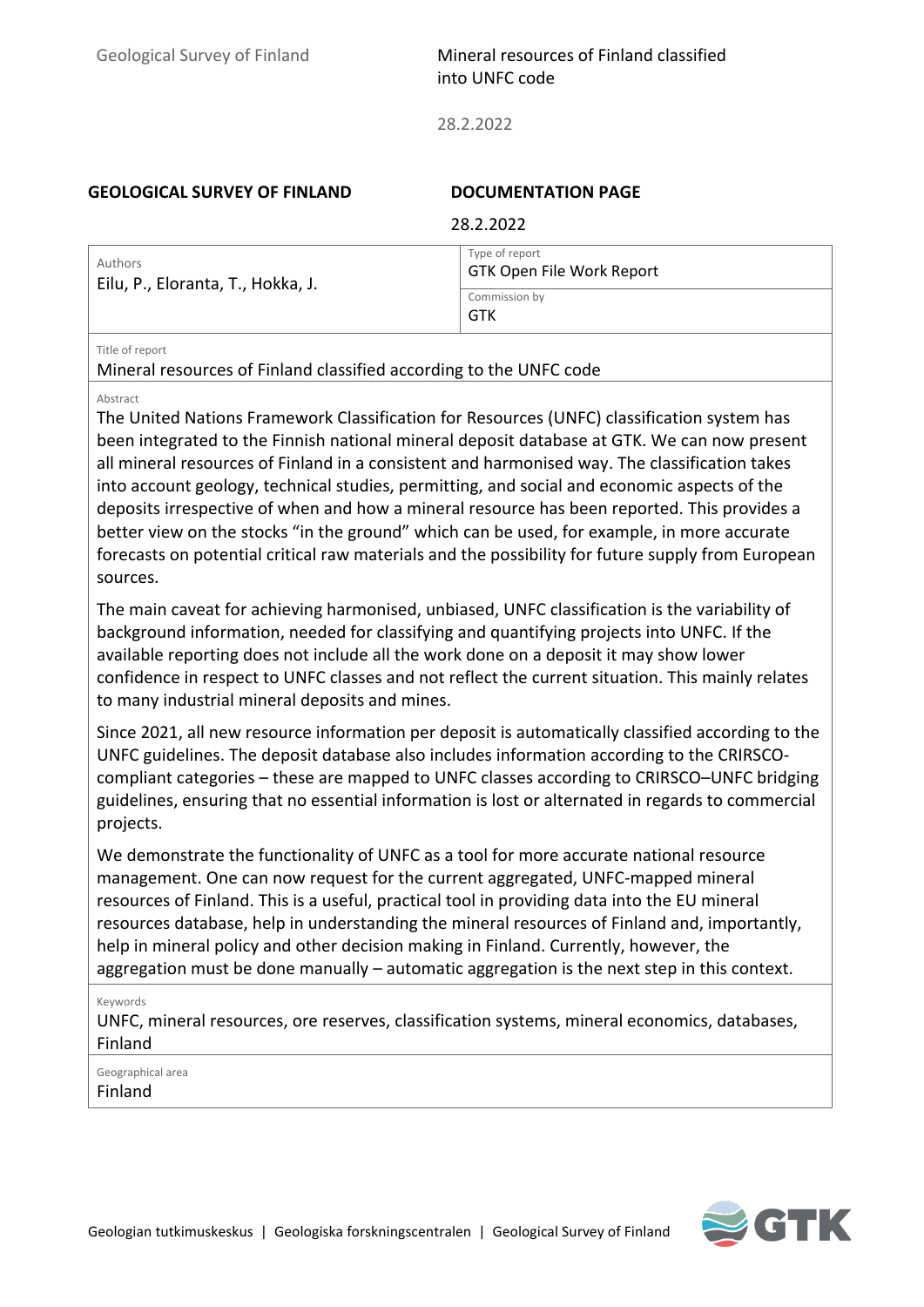| Map sheet                                                  |                     |                                         |  |  |  |  |  |
|------------------------------------------------------------|---------------------|-----------------------------------------|--|--|--|--|--|
| Other information                                          |                     |                                         |  |  |  |  |  |
| Report serial<br>GTK Open File Work report                 |                     | Archive code<br>8/2022                  |  |  |  |  |  |
| Total pages<br>14 p.                                       | Language<br>English | Confidentiality<br>Price<br>public<br>0 |  |  |  |  |  |
| Unit and section<br>Mineral Economy Solutions; Information |                     | Project code<br>50402-2010623           |  |  |  |  |  |
| Signature/name<br>lat Cm                                   |                     | Signature/name                          |  |  |  |  |  |
| Mika Posio                                                 |                     | $7 - 5$<br>Pasi Eilu                    |  |  |  |  |  |

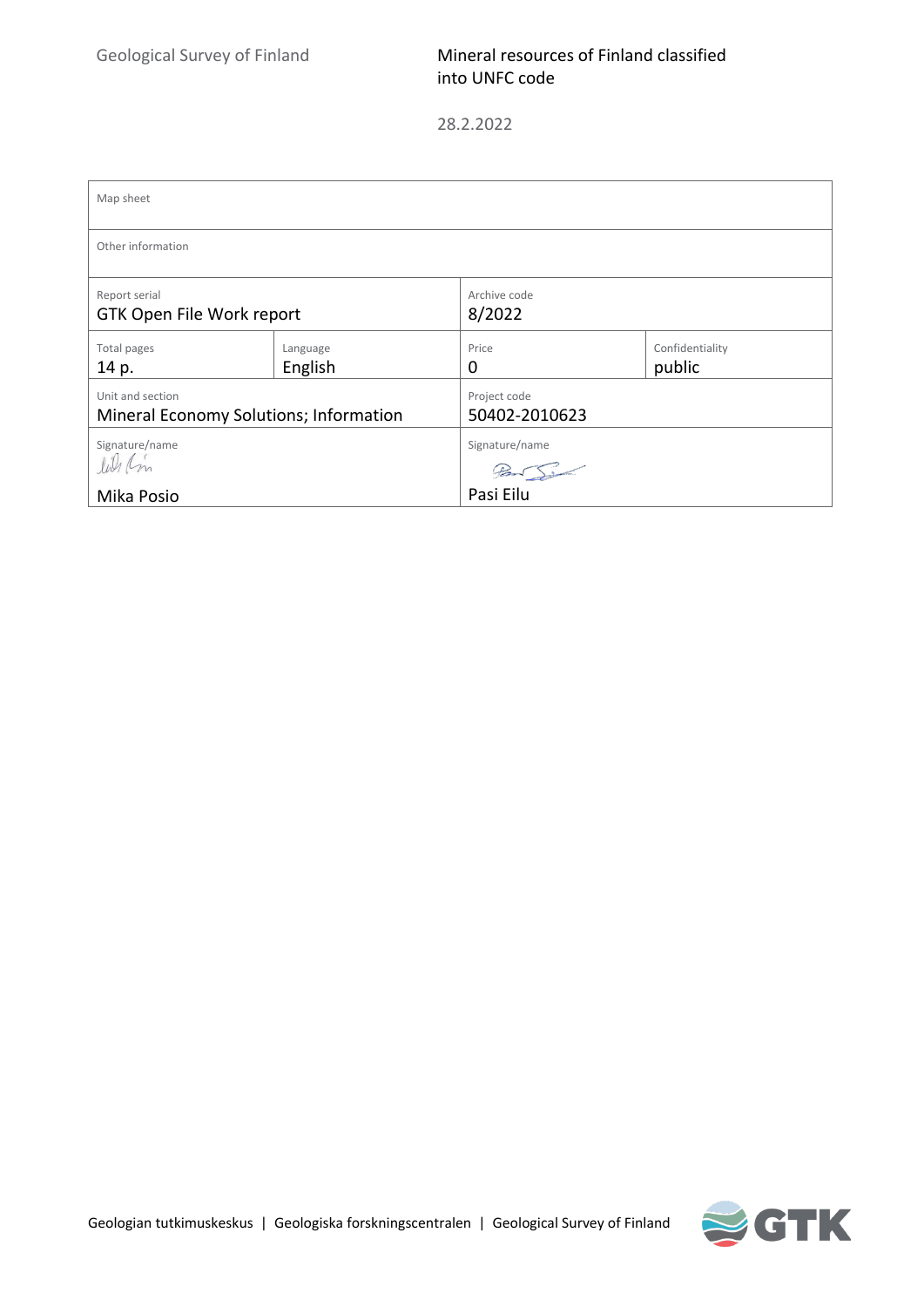28.2.2022

#### **GEOLOGIAN TUTKIMUSKESKUS KUVAILULEHTI**

28.2022

|                                              | ZO.Z.ZUZZ                          |
|----------------------------------------------|------------------------------------|
| Tekijät<br>Eilu, P., Eloranta, T., Hokka, J. | Raportin laji<br>GTK:n työraportti |
|                                              | Toimeksiantaja<br>GTK              |

#### Raportin nimi

Mineral resources of Finland classified according to the UNFC code

#### Tiivistelmä

YK:n luokitteluohjeistus ja -rakenne mineraaliresursseille (UNFC) on nyt integroitu GTK:n ylläpitämään Suomen malmiesiintymätietokantaan. Voimme nyt esittää kaikki Suomen malmivarat ja -varannot yhtenäisellä ja harmonisoidulla tavalla, joka ottaa huomioon jokaisen esiintymän geologian, tehdyt tekniset tutkimukset, luvituksen sekä taloudelliset ja yhteiskunnalliset aspektit riippumatta siitä milloin ja miten mineraalivarat ja -varannot on raportoitu. Tämä mahdollistaa sen, että saamme huomattavasti kattavamman ja yhtenäisemmän käsityksen maamme kallioperän tunnetuista varoista ja -varannoista. Suurin ongelma malmien UNFC-luokituksen tulosten luotettavuudessa on informaation puute. Tästä voi seurata se, että tunnettu mineraalivaranto saa todellista heikomman luokan, kun varantojen julkinen raportointi ei sisälläkään kaikkea kohteella tehtyä työtä – tämä ongelma koskee erityisesti teollisuusmineraaliesiintymiä ja -kaivoksia.

Vuodesta 2021 alkaen on kaikki kantaan tuleva vara- ja varantotieto luokiteltu automaattisesti UNFC-ohjeistuksen mukaan. Lisäksi tietokannassa on aina myös CRIRSCO:n mukaan luokitellut mineraalivarat ja -varannot, jos sellaista tietoa on saatavilla. Nämä on aina myös luokiteltu UNFC-luokkiin CRIRSCO–UNFC –siltadokumentin ohjeiden mukaisesti. Tämä takaa sen, että mitään olennaista ei katoa kaupallisten projektien tiedoista.

Eri pyynnöstä saa nyt myös ajankohtaiset, yhteenlasketut, UNFC-luokitellut Suomen mineraalivarat ja -varannot. Tämä on käytännöllinen työkalu, kun toimitetaan tietoa EU:n mineraalivarantotietokantaan, auttaa ymmärtämään Suomen tunnettujen mineraalivarantojen kokonaisuuden ja, mikä tärkeintä, on apuna valtakunnan tason mineraalipolitiikassa ja muussa päätöksenteossa. Toistaiseksi tämä yhteenlasku on tehtävä osittain käsin, koska se ei ole ihan suoraviivaista. Yhteenlaskun automatisointi onkin Suomen malmiesiintymätietokannan kehittämisen seuraava vaihe.

Asiasanat (kohde, menetelmät jne.)

UNFC, mineraalivarat, mineraalivarannot, resurssien luokittelu, mineraalitalous, tietokannat, Suomi

Maantieteellinen alue (maa, lääni, kunta, kylä, esiintymä) Suomi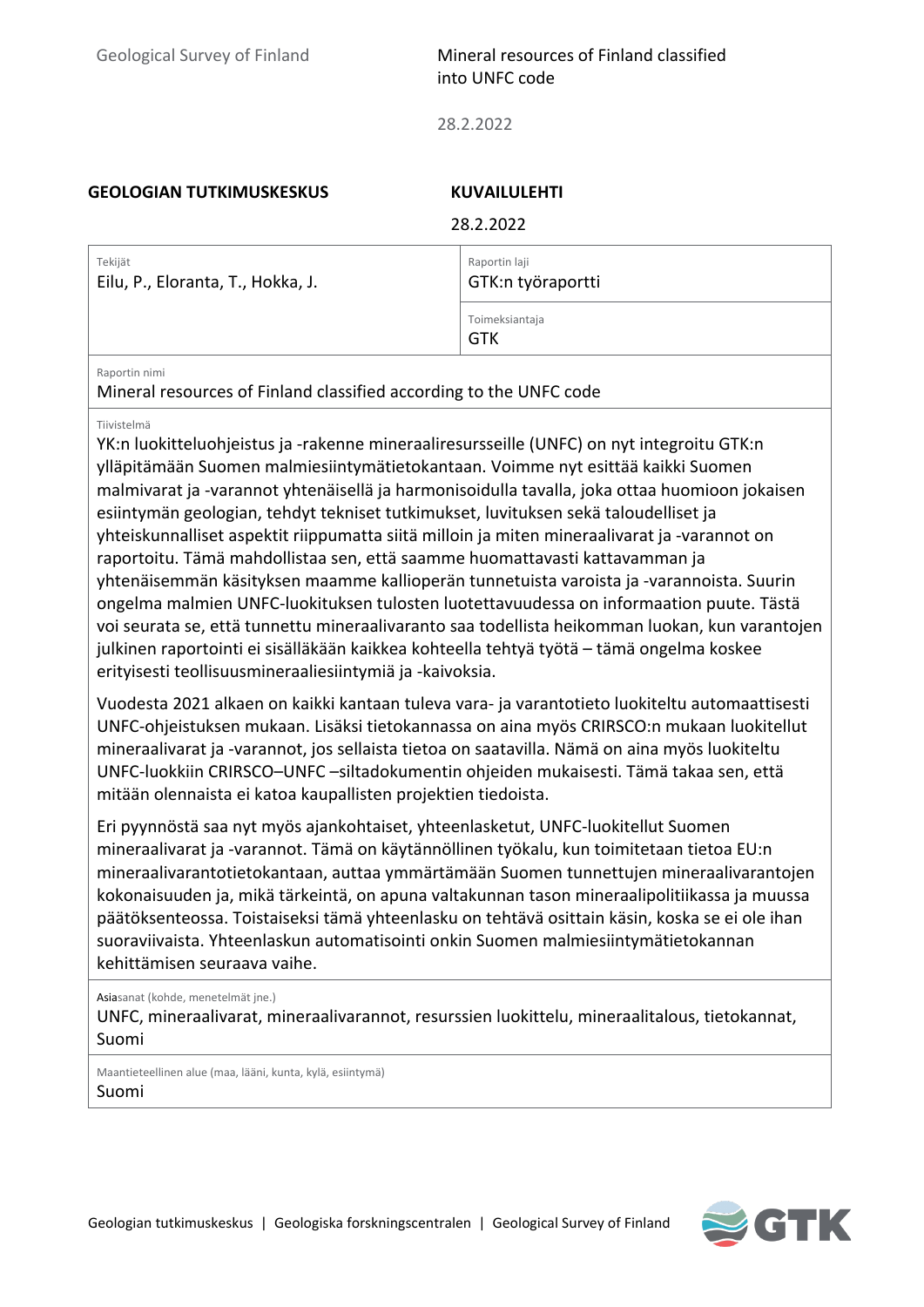| Karttalehdet                                                         |                   |                               |                       |  |  |  |  |  |
|----------------------------------------------------------------------|-------------------|-------------------------------|-----------------------|--|--|--|--|--|
| Muut tiedot                                                          |                   |                               |                       |  |  |  |  |  |
| Arkistosarjan nimi<br>Työraportti                                    |                   | Arkistotunnus<br>8/2022       |                       |  |  |  |  |  |
| Kokonaissivumäärä<br>14                                              | Kieli<br>Englanti | Hinta<br>0                    | Julkisuus<br>julkinen |  |  |  |  |  |
| Yksikkö ja vastuualue<br>Mineraalitalouden ratkaisut; Tietoratkaisut |                   | Hanketunnus<br>50402-2010623  |                       |  |  |  |  |  |
| Allekirjoitus/nimen selvennys<br>lil Cm                              |                   | Allekirjoitus/nimen selvennys |                       |  |  |  |  |  |
| Mika Posio                                                           |                   | Pasi Eilu                     |                       |  |  |  |  |  |

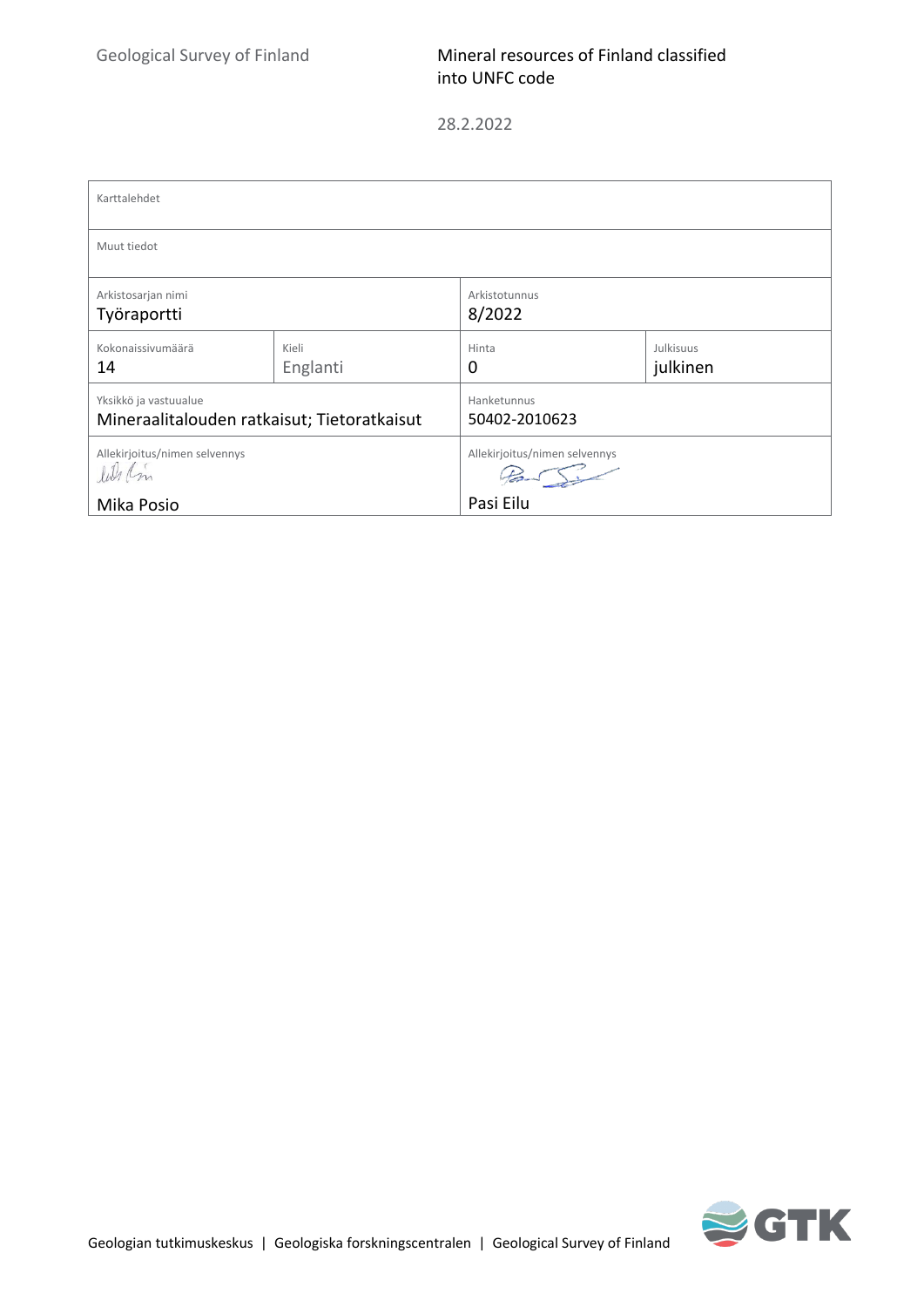### **Contents**

|                  |                                                                                            | <b>Documentation page</b>                                    |                |  |  |  |  |  |
|------------------|--------------------------------------------------------------------------------------------|--------------------------------------------------------------|----------------|--|--|--|--|--|
| 1                | Introduction<br>1                                                                          |                                                              |                |  |  |  |  |  |
| 2                | The UNFC code<br>1                                                                         |                                                              |                |  |  |  |  |  |
| 3                | GTK's implementation of UNFC code in the mineral deposit database<br>2                     |                                                              |                |  |  |  |  |  |
|                  |                                                                                            | Use of the UNFC classification in the METSO interface<br>3.1 | $\overline{2}$ |  |  |  |  |  |
|                  | Reclassification of the resources<br>3<br>3.2                                              |                                                              |                |  |  |  |  |  |
|                  |                                                                                            | 3.3<br>Mapping and harmonising resources to UNFC code<br>4   |                |  |  |  |  |  |
| 4                | Results: aggregated Finnish mineral resource tonnages classified into UNFC categories<br>5 |                                                              |                |  |  |  |  |  |
| 5                | Visualisation of UNFC code<br>8                                                            |                                                              |                |  |  |  |  |  |
| 6                | Conclusions<br>9                                                                           |                                                              |                |  |  |  |  |  |
| 10<br>References |                                                                                            |                                                              |                |  |  |  |  |  |
|                  | Appendix: Abbreviations used in this report<br>14                                          |                                                              |                |  |  |  |  |  |

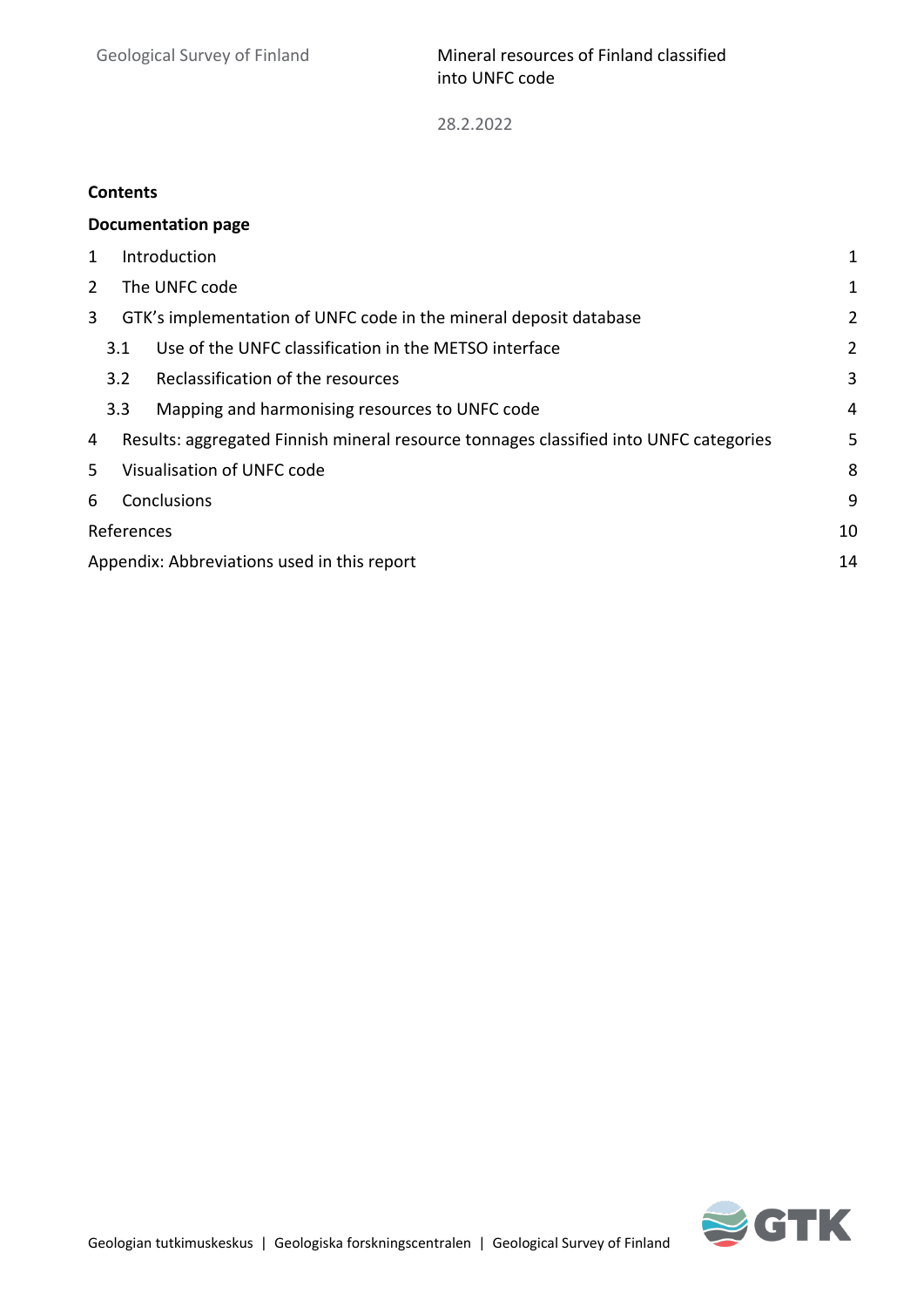28.2.2022

#### <span id="page-6-0"></span>**1 INTRODUCTION**

It is now possible to categorise mineral resources according to the United Nations Framework Classification for Resources (UNFC) classification system (UNECE 2009, 2015, 2020). Accordingly, the Mineral Deposit Database of Finland now includes the necessary vocabularies and fields allowing any resource or reserve data to be classified into UNFC categories.

In this report, we briefly describe why the UNFC code is included into the GTK mineral deposit database, describe how the UNFC classification is done through the METSO interface of the national deposit database, and present the aggregated Finnish mineral resource data (end-2020 situation) in UNFC classes.

Practically all public information on mineral deposits in Finland is available in the GTK Mineral Deposits and Exploration map service (https://gtkdata.gtk.fi/mdae/index.html). If the resource estimate of a deposit is classified according to the UNFC, it will be shown in 'Resources' and 'Calc\_method' fields in the web map. Each deposit is linked to a PDF report in the map service. This report contains all the information stored in the mineral deposit database for the deposit.

The work reported here was done under the H2020 project MINTELL4EU and the GTK in-house projects 'Bedrock and mineral intelligence' and 'Geodata and digital solutions'. Data maintenance for the Finnish mineral deposit database will continue under GTK inhouse projects.

#### <span id="page-6-1"></span>**2 THE UNFC CODE**

The UNECE code is created and developed by the United Nations Economic Commission for Europe (UNECE) in cooperation with other United Nations agencies and international organizations, intergovernmental bodies, professional associations and societies and the private sector (UNECE 2020).

The UNFC code provides a global communications tool that transcends language, commodity type, and extraction methodology. This is a harmonised classification that provides an effective management tool for national resource endowment and accounting. It also gives a coherent mineral resource and reserve terminology that aids in transparency and improved comparability of assessments of mineral resource assets which further provide more informed and efficient investment decisions (UNECE 2009, 2015, 2020). One of big benefits achieved is that both CRIRSCO-compliant and noncompliant resources can be reported in a harmonised way by the UNFC code. During past few years, it has become obvious that the use of the UNFC code would be essential in achieving harmonised mineral resource information across Europe (e.g., Bide et al. 2018, Huisman et al. 2018, Wagner et al. 2018 and 2019). Based on this demand and

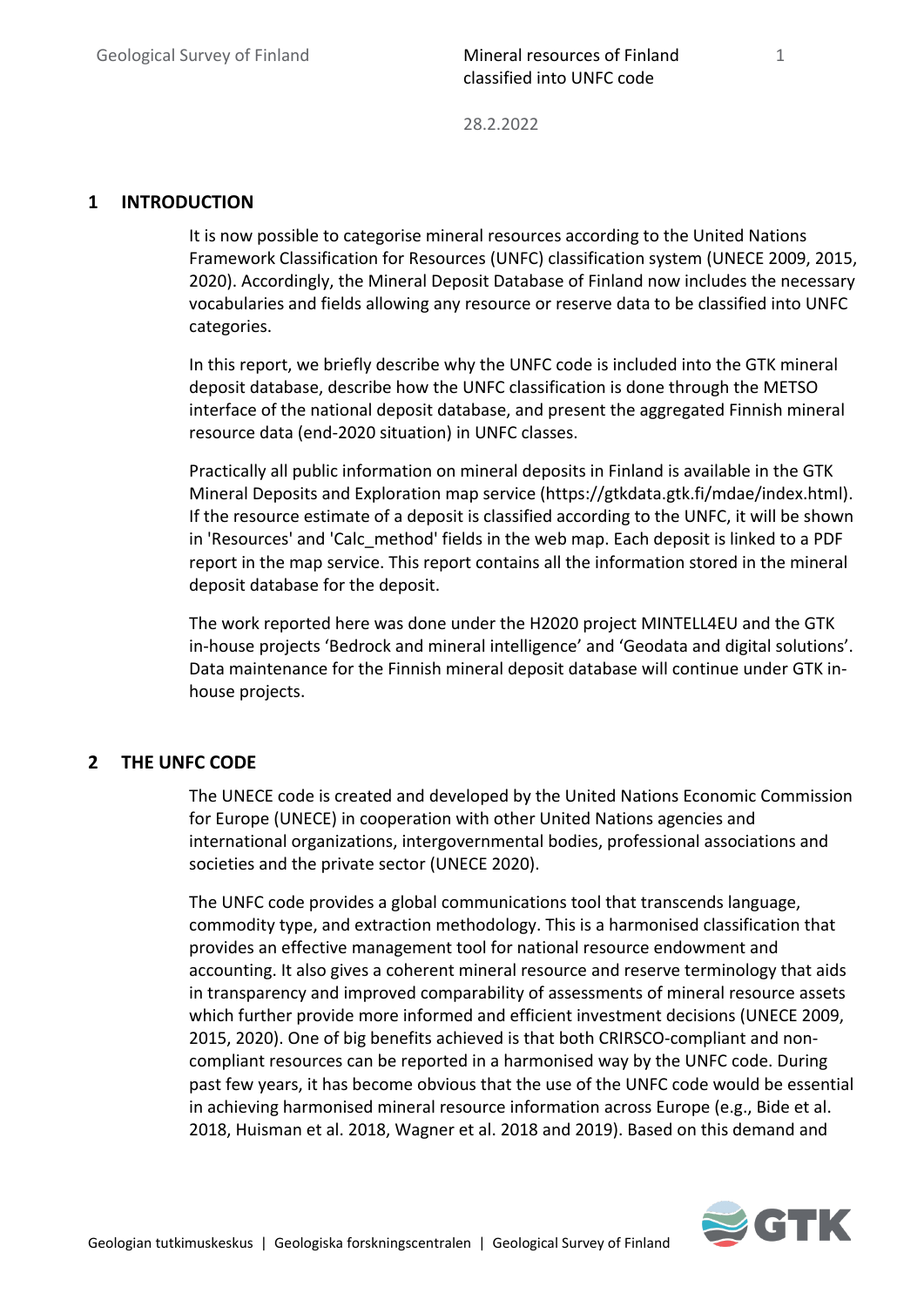shown evidence of usability, it is now also integrated into the Finnish mineral deposit database.

The UNFC code is described in several guidelines by the UNECE (2009, 2015, 2020), and its application to various mineral deposit types is described by a few case studies already published (e.g., Gunn et al. 2019, Hokka et al. 2020 and 2021, Aasly et al. 2021). The basis of the code and examples of its application are, hence, not included into this report. Anybody interested should familiarise oneself on the latest guideline reports (UNECE 2015, 2020) and on the case studies mentioned above.

# <span id="page-7-0"></span>**3 GTK'S IMPLEMENTATION OF UNFC CODE IN THE MINERAL DEPOSIT DATABASE**

### <span id="page-7-1"></span>**3.1 Use of the UNFC classification in the METSO interface**

First step of implementing UNFC code in the mineral deposit database was to integrate the UNFC classification into the METSO user interface. METSO contains vocabulary for calculation method (e.g., 'JORC code', 'NI43-101', 'non-compliant resource estimate'). Two new values were added to this vocabulary: 'UNFC Code' and 'UNFC code, reclassified', latter being used when reclassifying existing information. At the same time, the combinations of the UNFC resource categories were added to Category vocabulary which earlier contained only CRISRCO categories (e.g., measured, indicated, inferred) and the category 'poorly estimated mineral resources' for non-compliant mineral resource estimates. These changes allow the user to classify resources according to the UNFC code. Also new value 'UNFC' was added to 'Ore measure type' field which indicates the type of the estimation, earlier this field contained only values 'Resource' and 'Reserve'.

The resource categorisation in the database takes place when a GTK employee feeds in data through the METSO interface into the deposit database. It is essential to note that in this work *no new resource estimate is done*. It is just reclassifying the existing information into UNFC categories, following guidelines by the UNECE (2015, 2020) and the case study examples given in the related reports (e.g., Hokka et al. 2020). The information becomes visible in public domain in the GTK Mineral Deposits and Exploration web map (https://gtkdata.gtk.fi/mdae/index.html) when the update of this web map is done.

Technically, the UNFC classes are given in the METSO interface (Figure 1) as follows (otherwise, just as any resource reported):

- The UNFC classes are given in the METSO *Resources and Reserves* page of a deposit
- Value in the *Ore Measure type* field is 'UNFC'.

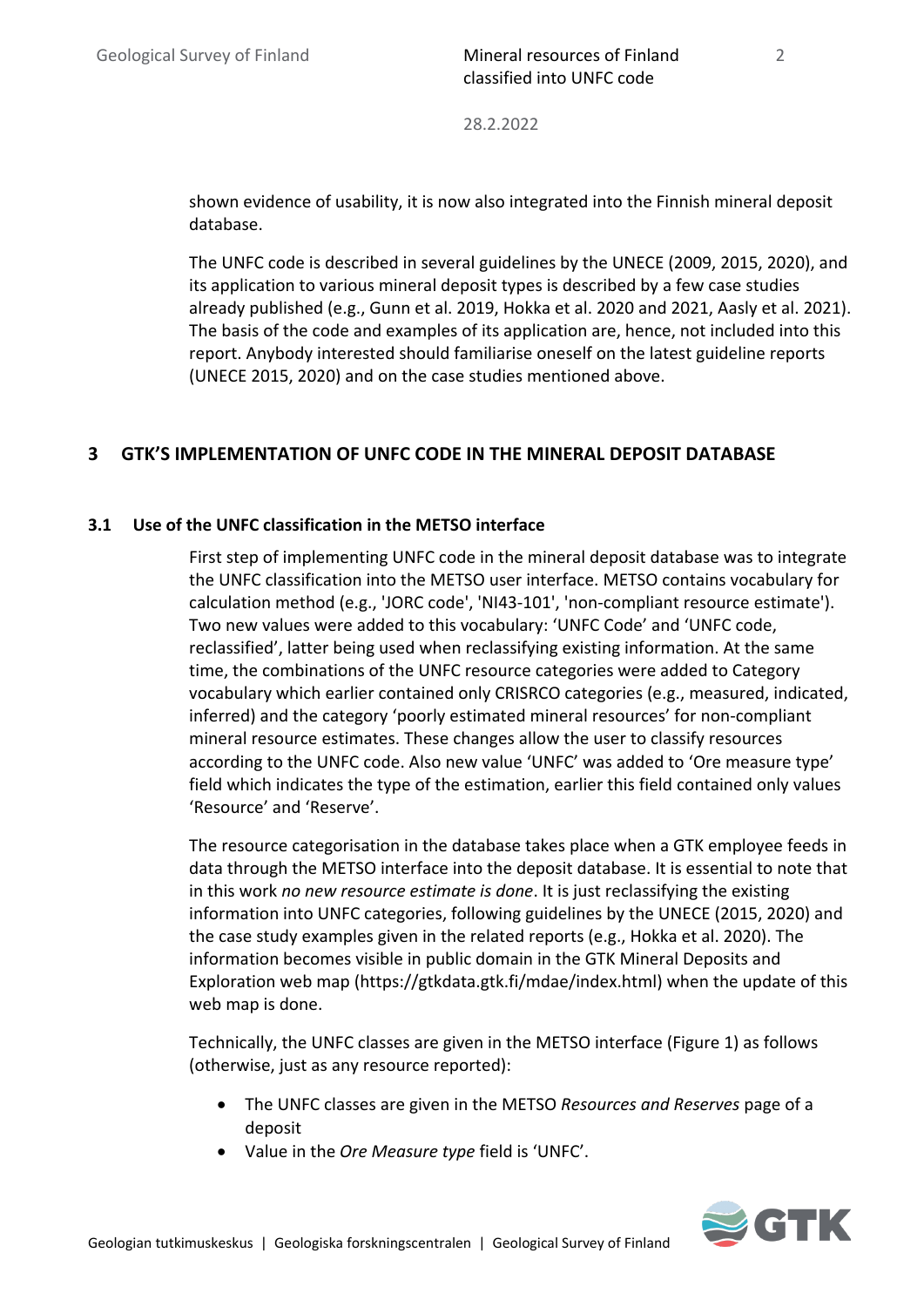- Value in the *Calculation Method* field is 'UNFC Code, reclassified'.
- Values in the fields *Calculation year* and *Date* are those when the UNFC classes were defined for the deposit, so not the year of the original resource estimation.
- Value in the field *Company* is 'Geological Survey of Finland', because the mapping into UNFC categories is done by GTK personnel.
- Importantly, information in the *Comments* field should tell when the original resource estimation was done and why the resources (± reserves) have been reclassified according to the UNFC.
- *Category* contains UNFC code (e.g., 334, 344). One UNFC resource estimate can have several categories.
- *References* for the entry should include the reference where the mapped resources and reserves were originally reported and a reference to such UNFC guidelines which were followed in the mapping to UNFC classes. So far, the latter reference has been Hokka et al. (2020).

|                                                                 |                                                                            |                                                                                                                                      | References       | Ore measure                                                                                    |                                                                      |               |                      |                     |                                                              |                                                                 | Calculate                                                   |
|-----------------------------------------------------------------|----------------------------------------------------------------------------|--------------------------------------------------------------------------------------------------------------------------------------|------------------|------------------------------------------------------------------------------------------------|----------------------------------------------------------------------|---------------|----------------------|---------------------|--------------------------------------------------------------|-----------------------------------------------------------------|-------------------------------------------------------------|
| Include To Calculation                                          | Ore measure type                                                           | Ore measure company                                                                                                                  | Calculation year | Category                                                                                       | Total                                                                | Ore measure   | Ore measure<br>unit. | Name of ore<br>body | Cut off<br>commodity                                         | Cut off value                                                   | Cut off unit                                                |
|                                                                 | <b>UNFC</b>                                                                | Geological Survey of Finland                                                                                                         | 2021             | 332                                                                                            | N                                                                    | 7502483       | ÷                    |                     |                                                              |                                                                 |                                                             |
| N                                                               | Resource                                                                   | Geological Survey of Finland                                                                                                         | 2002             | 333                                                                                            | N                                                                    | 738883        | $\mathbf{t}$         |                     |                                                              |                                                                 |                                                             |
| N                                                               | Resource                                                                   | Vulcan Resources Ltd                                                                                                                 | 2007             | 332+333                                                                                        | $\vee$                                                               | 8241366       | t.                   |                     |                                                              |                                                                 |                                                             |
| N                                                               | Resource                                                                   | Vulcan Resources Ltd.                                                                                                                | 2009             |                                                                                                |                                                                      |               |                      |                     |                                                              |                                                                 |                                                             |
|                                                                 |                                                                            |                                                                                                                                      |                  | *Category:<br>*Ore measure:<br>*Ore measure unit<br>Name of ore body: 341<br>Cutoff commodity: | 332<br>332<br>332+333<br>333<br>334<br>341+342<br>341+342+343<br>342 |               |                      |                     | "Total: N<br><b>N</b><br>*Calculated:<br>Nsr. N<br>Comments: | - Equivalent commodities:<br>Equivalent: N<br>Specific gravity. | $\overline{\phantom{0}}$                                    |
| UNFC                                                            |                                                                            | Stripratio:                                                                                                                          | Ore thickness m: | Cutoff value:<br>Cutoff unit:                                                                  | $\overline{\phantom{a}}$                                             |               |                      |                     |                                                              |                                                                 |                                                             |
|                                                                 | Geological Survey of Finland                                               | Ore length m:                                                                                                                        | Ore depth m:     | <b>N 4 11</b>                                                                                  |                                                                      | of3 ▶ W 令 X   |                      |                     |                                                              |                                                                 |                                                             |
| Ore measure type:<br>Company:<br>Calculation year:<br>2021      | $\vert \cdot \vert$<br>Add new company                                     | Ore width m:                                                                                                                         | Ore area ha:     | <b>Commodity Measure</b>                                                                       |                                                                      |               |                      |                     |                                                              |                                                                 | 0/500<br>15.3.2021 17.46.22 / pelu / Ceuted<br>Update total |
| 6.2.2021                                                        | $\left  \cdot \right $                                                     | Total barren rock:                                                                                                                   |                  | Commodity                                                                                      |                                                                      |               | Commodity grade      |                     |                                                              | Commodity grade unit                                            |                                                             |
|                                                                 |                                                                            | Barren rock unit:                                                                                                                    |                  | nickel                                                                                         |                                                                      |               | 0.32                 |                     |                                                              |                                                                 |                                                             |
|                                                                 | UNFC Code, reclassified                                                    | $\overline{\phantom{a}}$                                                                                                             |                  | copper                                                                                         |                                                                      |               | 0.02                 |                     | $\gamma_{\rm c}$                                             |                                                                 |                                                             |
| Ÿ                                                               | $\mathbf{v}$                                                               | Proposed extraction method:                                                                                                          | iv.              | cobalt                                                                                         |                                                                      |               | 0.01                 |                     | $\gamma_{\rm s}$                                             |                                                                 |                                                             |
|                                                                 |                                                                            | Originally (2009) indicated + inferred resource according to JORC. However, the company has left the tenement and another company is |                  | palladium                                                                                      |                                                                      |               | 0.15                 |                     | ppm                                                          |                                                                 |                                                             |
|                                                                 | holding the deposit. Hence the 2009 resource is no more CRIRSCO-compliant. |                                                                                                                                      |                  | platinum                                                                                       |                                                                      |               | 0.07                 |                     | ppm                                                          |                                                                 |                                                             |
|                                                                 |                                                                            |                                                                                                                                      |                  |                                                                                                | *Commodity:                                                          | nickel        | $\bullet$            | Commodity measure:  |                                                              |                                                                 |                                                             |
|                                                                 |                                                                            |                                                                                                                                      |                  |                                                                                                | "Commodity grade:                                                    | 0.32          |                      |                     | Commodity measure unit:                                      | $\overline{\phantom{a}}$                                        |                                                             |
| Date:<br>*Calculation method:<br>"Include to calc"<br>Comments: |                                                                            |                                                                                                                                      |                  |                                                                                                |                                                                      | $\frac{1}{2}$ | $\sim$               |                     |                                                              | 24007.95                                                        |                                                             |
|                                                                 |                                                                            |                                                                                                                                      | 207/500          |                                                                                                | *Commodity grade unit:<br>Commodity precision:                       |               |                      |                     | Commodity measure calc:<br>Commodity measure calc unit       |                                                                 |                                                             |

*Figure 1. Metso user interface, Resources and Reserves page. Fields needed for input UNFC classification are marked with red.*

#### <span id="page-8-0"></span>**3.2 Reclassification of the resources**

Reclassification of the resources requires a process where the information of a deposit is reviewed, and the resources classified according to the UNFC code. In addition to Finnish examples on how to apply the UNFC code in less clear cases, as described in Hokka et al. (2020), we give below another deposit example, a case where several UNFC classes are given, depending on the commodity and on when, how and by whom the

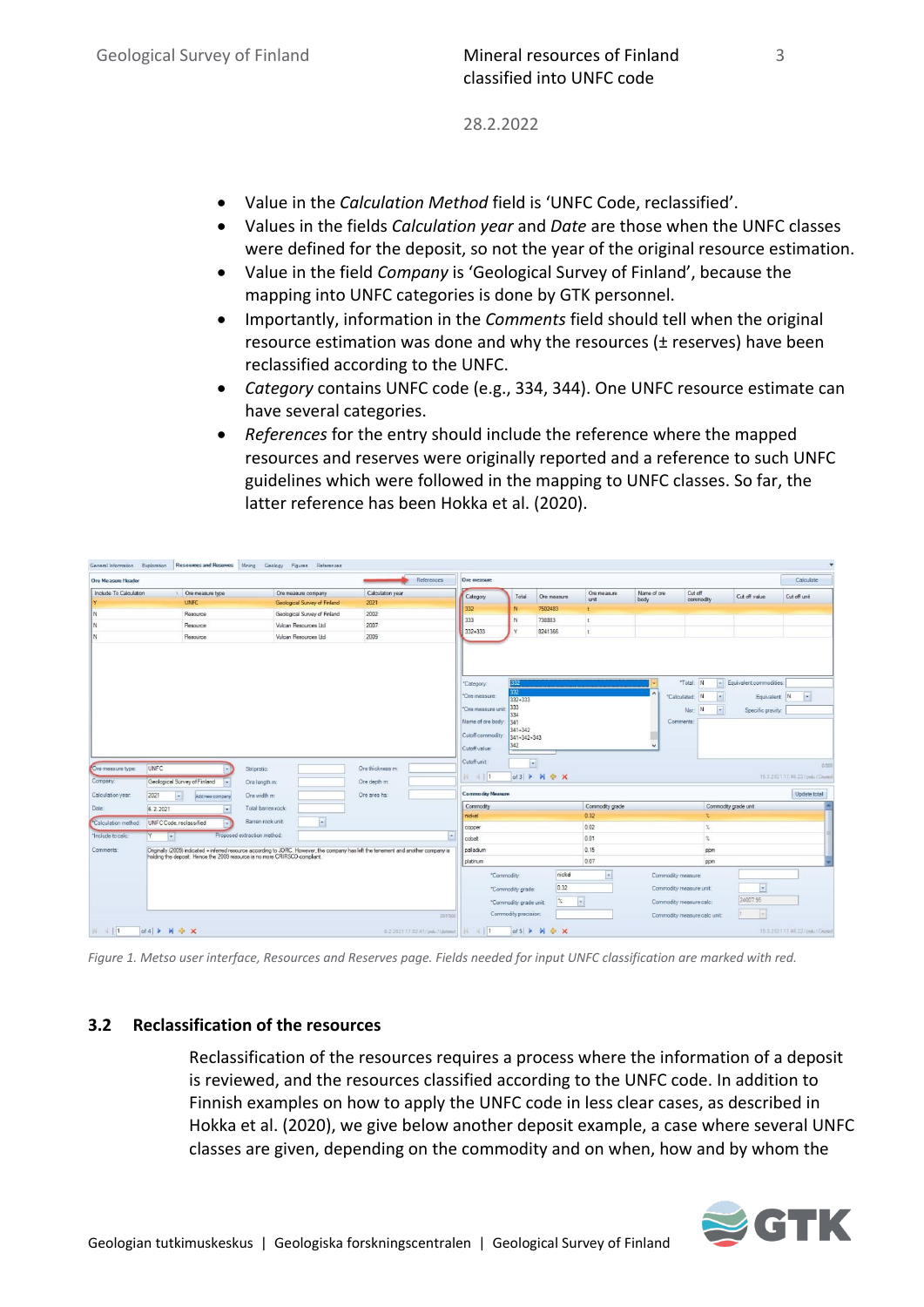latest resource for a commodity was originally reported. This example is the Terrafame Sotkamo mine, previously known by the name Talvivaara:

- Cobalt, copper, nickel and zinc: The latest Reserve is 525.2 Mt @ 0.25 % Ni, 0.52 % Zn, 0.14 % Cu, 0.019 % Co and additional Resource 923.8 Mt @ 0.25 % Ni, 0.52 % Zn, 0.14 % Cu, 0.019 % Co (Terrafame 2020, David Garcia-Balbuena, pers. comm. 2020). As the company does not report detailed categories of the reserves and resources, albeit tells that the data are according to the JORC (2012) guidelines, all the reserves go into the UNFC category 111+112 and all resources into 221+222+223 when the resource information is mapped into UNFC categories.
- Uranium: The latest resource is Measured 800.5 Mt  $\omega$  17 ppm U, Indicated 504 Mt  $\omega$ 17 ppm and Inferred 748.3 Mt @ 18 ppm U (Talvivaara 2012). These resources were reported by the previous holder of the deposit and are not confirmed by the current owner, hence the UNFC categories for U are downgraded into 331, 332 and 333, respectively.
- Manganese: The latest resource is 1004 Mt @ 0.3 % Mn, all in the Inferred category (Talvivaara 2008a, 2008b). Also this was reported by the previous holder of the deposit and is not confirmed by the current owner, hence the UNFC category for Mn is downgraded into 333.
- Molybdenum, silver and vanadium: The latest resources are 302.5 Mt @ 0.0101 % Mo, 2.7 ppm Ag, and 0.0626 % V (Heino 1986). This is an old, historic, resource with a low data density, hence the UNFC category for the resource is 334.

### <span id="page-9-0"></span>**3.3 Mapping and harmonising resources to UNFC code**

Mapping and harmonising all the resource and reserve estimates from the mineral deposit database to UNFC code was done with ETL-tool (Safe Software FME). Basically, three different data types were processed (Figure 2):

- 1. If a deposit has a CRIRSCO-compliant resource  $(\pm a$  reserve), no reclassification is done in the METSO and the original categories are directly mapped by using the CRIRSCO–UNFC bridging document (UNECE 2015).
- 2. If there is an old 'historic' resource or a resource otherwise not compliant with the CRIRSCO codes, and it is obvious that the data density is low and/or not much of information is available on the resource, we map the resource into UNFC class 334.
- 3. If the deposit is reclassified to the UNFC code by GTK, no mapping is needed

As a result, an aggregated mineral resources tonnage table was created where all the resource/reserve information is mapped and harmonized to the UNFC code. This aggregating process can be run regularly to have up-to-date table of the mineral resources of Finland.

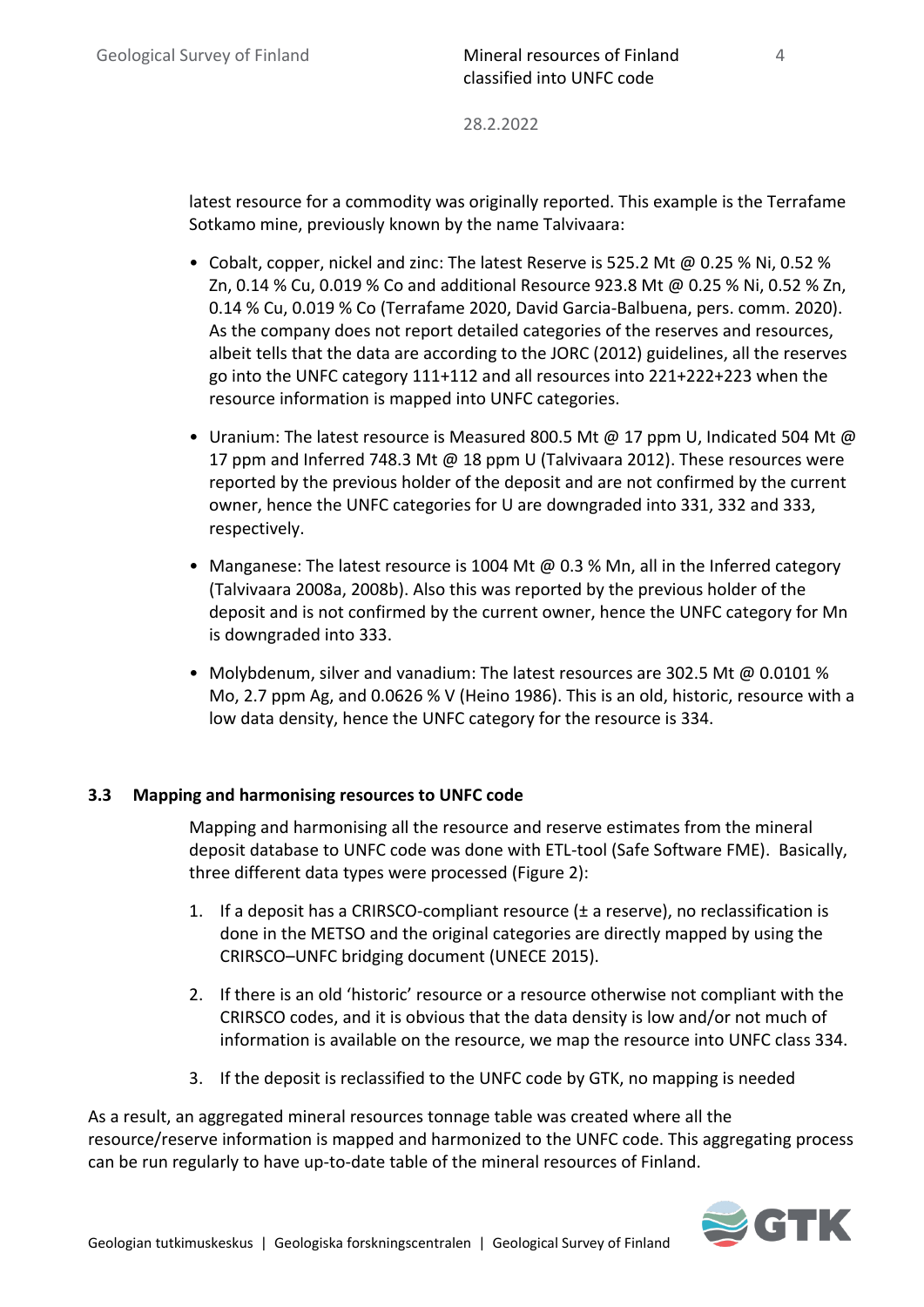

*Figure 2. Simplified mapping process from METSO primary data to UNFC code.*

# <span id="page-10-0"></span>**4 RESULTS: AGGREGATED FINNISH MINERAL RESOURCE TONNAGES CLASSIFIED INTO UNFC CATEGORIES**

The aggregated single-commodity resources for Finland, in UNFC classes, are shown in Table 1. This data is according to what has been publicly reported as resources and reserves by end of 2020. It hence does not take into account any decrease in reserves and resources of active mines, nor any updates in resources and reserves reported after 31 December 2020. The perhaps largest addition into the national aggregated resources during 2021, by nominal in situ value, is from the Ikkari deposit, Sodankylä. At Ikkari, the maiden resource is 122.8 tons of gold, all in inferred category (Rupert Resources 2021). This alone adds up the aggregated 223 category for gold from 194.84 to 317.64 t in September 2021.

We also show in the aggregated data the 'undiscovered' resources of Finland for those metals that have so far been assessed, derived from Rasilainen et al. (2010, 2012, 2014, 2016, 2017, 2018, 2020) and Eilu et al. (2015). Note that the 'undiscovered' resources cannot be linked to any individual deposit. Hence, they are not included in the deposit database, and are presented separately in Table 1. Note that due to restrictions of the assessment method (lack of relevant reference data) undiscovered resources in a few significant deposit types in Finland, such as the Talvivaara and Kevitsa types, have not been estimated; see further details on the issue in Rasilainen et al. (2012, 2014).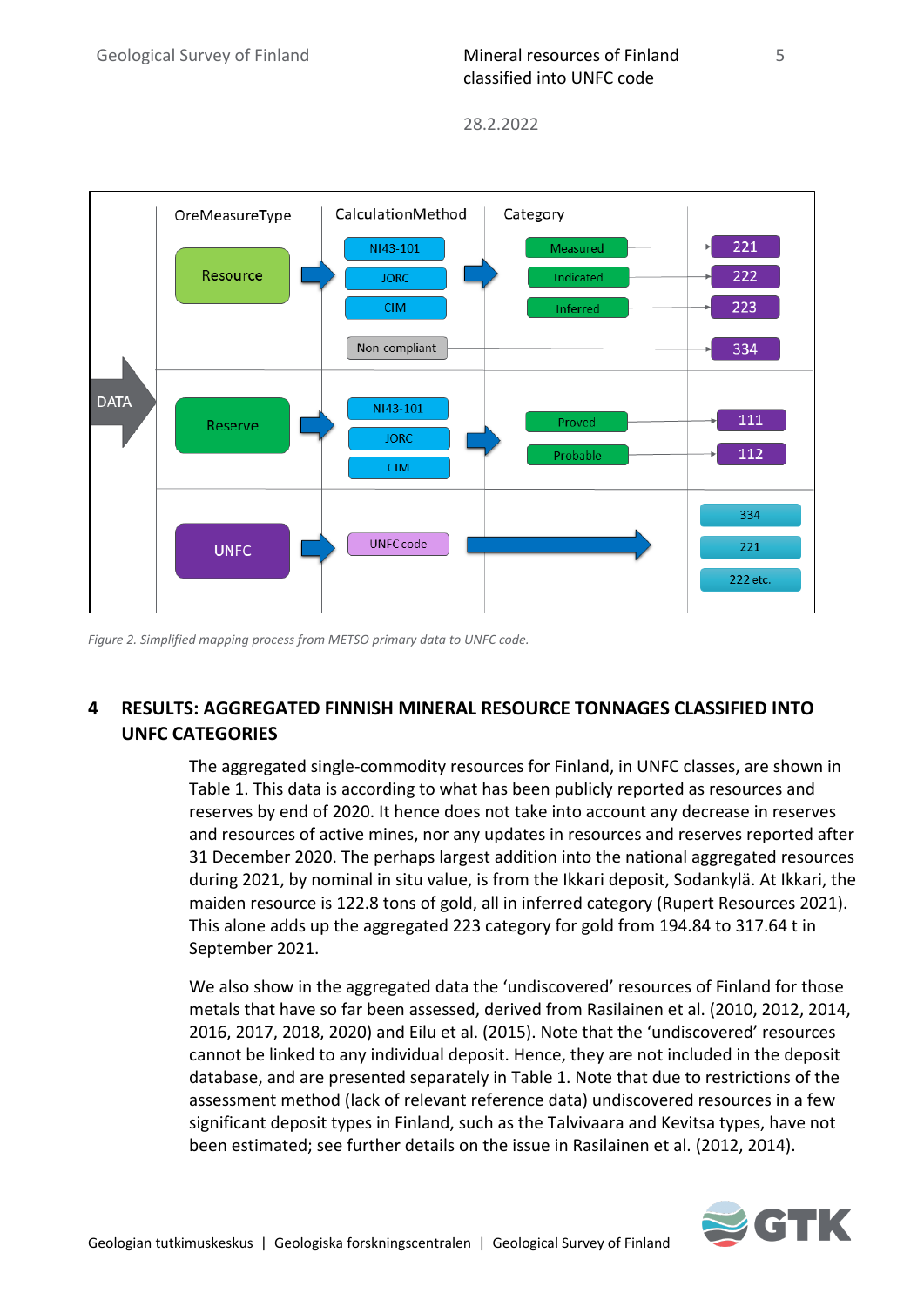28.2.2022

Table 1. Aggregated Finnish mineral resources, end-2020 data, classified into UNFC categories. Note that also the regionally estimated 'undiscovered' mineral resources are included. All values are in metric tonne.

6

| <b>UNFC class</b>      | 111             | 112           | $111+112^1$ | 221       | 222     | 223     |                                | $222+223^1$ $221+222+223^1$ | 331        | 332                  | 333     | 334         | 343               | $344^{2}$   | Total       | Total <sup>2</sup> |
|------------------------|-----------------|---------------|-------------|-----------|---------|---------|--------------------------------|-----------------------------|------------|----------------------|---------|-------------|-------------------|-------------|-------------|--------------------|
| Antimony               |                 |               |             |           |         |         |                                |                             |            |                      |         | 2,554       |                   |             | 2,554       | 2,554              |
| Beryllium              |                 |               |             |           |         |         |                                |                             |            |                      |         | 182         | 787               |             | 969         | 969                |
| Calculate <sup>3</sup> |                 |               |             |           |         |         |                                |                             |            |                      |         | 106,000,000 |                   |             | 106,000,000 | 106,000,000        |
| Chromium oxide         |                 |               | 10,295,333  |           |         |         |                                | 27,661,567                  |            |                      |         |             |                   | 350,000,000 | 37,956,900  | 387,956,900        |
| Cobalt                 | 6,936           | 7,910         | 99,788      | 4,822     | 27,026  | 30,538  |                                | 184,756                     | 1,483      | 11,764               | 39,102  |             | 36,935            | 108,000     | 451,059     | 559,059            |
| Copper                 | 62,124          | 352           | 735,280     | 100,074   | 824,850 | 977,754 | 64,350                         | 1,305,920                   | 346,107    | 33,836               | 103,493 | 688,273     |                   | 9,669,000   | 5,242,413   | 14,911,413         |
| Dolomite <sup>3</sup>  |                 |               |             |           |         |         |                                |                             |            |                      |         | 803,864,000 |                   |             | 803,864,000 | 803,864,000        |
| Gold                   |                 | 15.54 129.69  |             | 37.87     | 100.35  | 194.84  | 2.24                           |                             | 39.27      | 5.69                 | 12.33   | 41.01       |                   | 1,451       | 579         | 2,030              |
| Graphite               |                 |               |             |           | 539,000 | 737,900 |                                |                             |            |                      |         |             |                   |             | 1,276,900   | 1,276,900          |
| Iron                   |                 |               |             | 6,291,393 |         |         | 3,854,517 4,004,717 11,761,100 |                             | 57,864,800 | 3,123,600 19,901,200 |         | 120,403,968 |                   |             | 227,205,295 | 227,205,295        |
| Kaolin                 |                 |               |             |           |         |         |                                |                             |            |                      |         | 37,250,000  |                   |             | 37,250,000  | 37,250,000         |
| Kyanite                |                 |               |             |           |         |         |                                |                             |            |                      |         | 14,905,600  |                   |             | 14,905,600  | 14,905,600         |
| Lead                   |                 |               |             | 9,331     | 11,880  | 7,326   |                                |                             |            |                      |         | 86,785      |                   | 150,000     | 115,322     | 265,322            |
| Lithium oxide          |                 | 39,285 52,751 |             | 8,548     | 28,745  | 23,744  |                                |                             |            |                      |         | 7,936       |                   | 1,098,000   | 161,009     | 1,259,009          |
| Manganese              |                 |               |             |           |         |         |                                |                             |            |                      |         |             | 379,240 3,012,600 |             | 3,391,840   | 3,391,840          |
| Magnesite <sup>3</sup> |                 |               |             |           |         |         |                                |                             |            |                      |         | 3,612,000   |                   |             | 3,612,000   | 3,612,000          |
| Molybdenum             |                 |               |             |           |         |         |                                |                             |            |                      |         | 41,116      |                   | 100,000     | 41,116      | 141,116            |
| Nickel                 | 156,691 179,697 |               | 1,327,620   | 104,449   | 538,895 | 496,867 | 99,900                         | 2,332,000                   | 1,383      | 55,846               | 24,485  | 319,151     |                   | 5,871,000   | 5,636,984   | 11,507,984         |
| Niobium pentoxide      |                 |               |             |           |         |         |                                |                             |            |                      |         | 12,878      | 751,322           |             | 764,200     | 764,200            |
| Palladium              | 7.48            | 12.48         |             | 57.36     | 178.33  | 163.58  | 21.76                          |                             |            | 2.44                 | 7.52    | 133.11      |                   | 12,000      | 584         | 12,584             |

Footnotes are all in the next page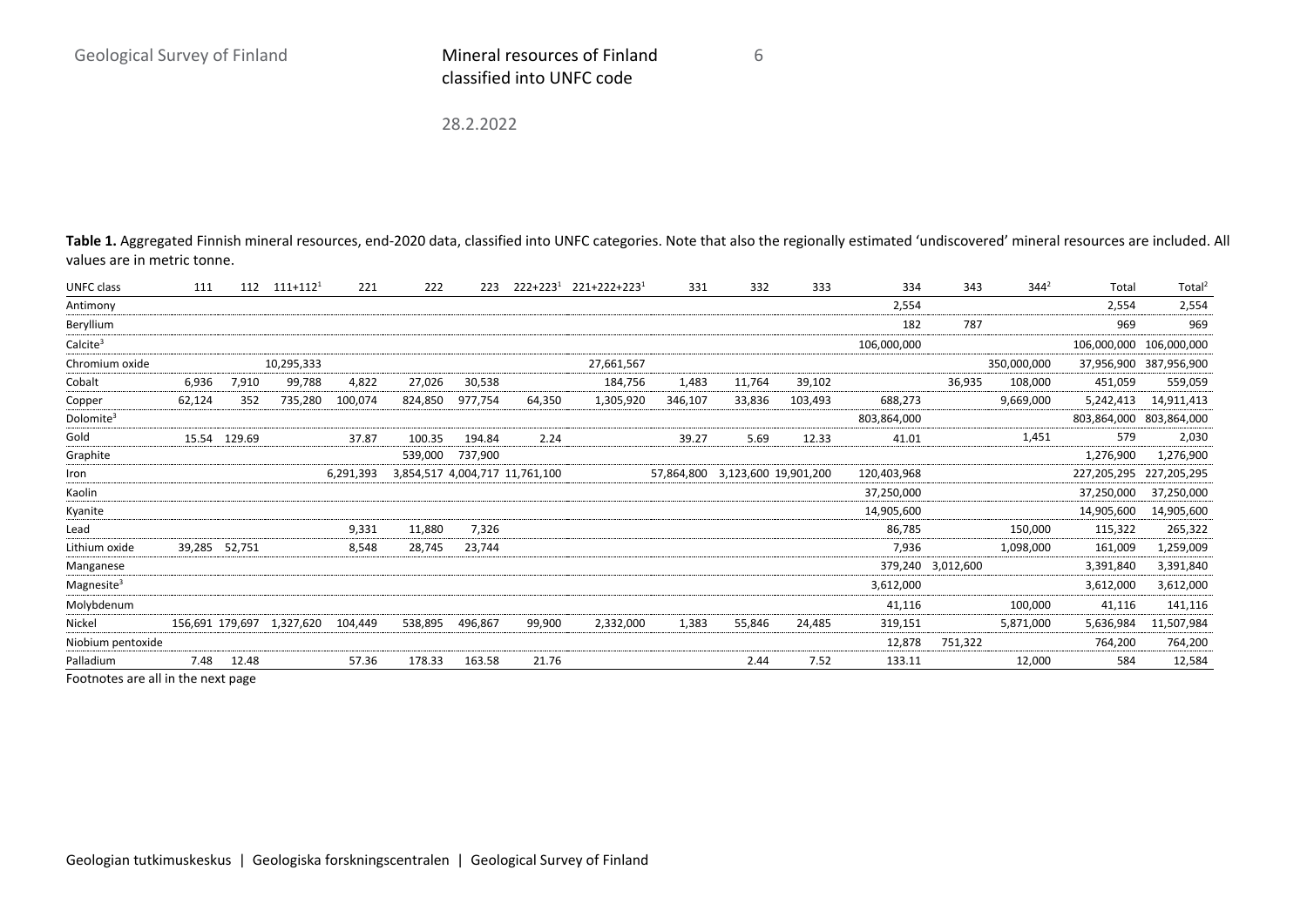7

28.2.2022

#### **Table 1.** Continued.

| UNFC class                | 111    | 112        | $111+112^1$   | 221        | 222        | 223     | $222+223^1$               | 221+222+2231 | 331 | 332                | 333  | 334            | 343        | $344^{2}$ | Total          | Total <sup>2</sup> |
|---------------------------|--------|------------|---------------|------------|------------|---------|---------------------------|--------------|-----|--------------------|------|----------------|------------|-----------|----------------|--------------------|
| Phosphorous pentoxide     |        | 15,755,000 |               | 10,944,000 | 42,638,940 | 624.000 |                           |              |     |                    |      | 42,013,230,000 |            |           | 42,083,191,940 | 42,083,191,940     |
| Platinum                  | 11.84  | 18.72      |               | 17.62      | 58.75      | 67.49   | 8.00                      |              |     | 1.09               | 0.15 | 75.93          |            | 5,600     | 260            | 5,860              |
| Rare earth oxides         |        |            |               |            |            |         |                           |              |     |                    |      | 40,687         |            |           | 40,687         | 40,687             |
| Rhodium                   |        |            |               |            |            |         |                           |              |     |                    |      | 3.61           |            |           | 3.61           | 3.61               |
| Scandium                  |        |            |               |            |            |         |                           |              |     |                    |      | 2,180          |            |           | 2,180          | 2,180              |
| Silver                    |        |            |               | 466        | 348        | 302     |                           |              |     |                    |      | 1,677          |            | 2,100     | 2,793          | 4,893              |
| Talc <sup>3</sup>         |        |            |               |            |            |         |                           |              |     |                    |      | 13,158,000     |            |           | 13,158,000     | 13,158,000         |
| Tantalum                  |        |            |               |            |            |         |                           |              |     |                    |      |                | 285 12,684 |           | 12,969         | 12,969             |
| Tin                       |        |            |               |            |            |         |                           |              |     |                    |      | 1.440          |            |           | 1,440          | 1,440              |
| Titanium                  |        |            |               | 369,856    |            |         | 213,983 281,745 3,064,795 |              |     |                    |      | 18,105,000     |            |           | 22,035,380     | 22,035,380         |
| Tungsten                  |        |            |               |            |            |         |                           |              |     |                    |      | 2,300          |            |           | 2,300          | 2,300              |
| Uranium                   |        |            |               |            |            | 1,260   |                           |              |     | 7,344 12,402 7,293 |      | 4,731          |            |           | 33,030         | 33,030             |
| Vanadium                  |        |            |               | 89,728     | 53,357     | 131,948 | 88,655                    |              |     |                    |      | 829,000        |            |           | 1,192,688      | 1,192,688          |
| Wollastonite <sup>3</sup> |        |            |               |            |            |         |                           |              |     |                    |      | 421,123        |            |           | 421,123        | 421,123            |
| Yttrium                   |        |            |               |            |            |         |                           |              |     |                    |      | 10,372         |            |           | 10,372         | 10,372             |
| Zinc                      | 99,483 |            | 121 2,731,040 | 150,067    | 134,232    | 52,216  |                           | 4,850,560    |     |                    |      | 829,315        |            | 1,820,000 | 8,847,034      | 10,667,034         |
| Zirconium                 |        |            |               |            |            |         |                           |              |     |                    |      | 499,428        |            |           | 499,428        | 499,428            |

1 These are combined categories: data is given in these columns where reserves and/or resources are reported, but more detailed information on resource or reserve classes is not available. Most of these data are from the Kemi and Terrafame Sotkamo mines.

2 Median value of undiscovered resources in Finland. The value Total<sup>2</sup> includes the 'undiscovered' resources. As the 'undiscovered' resources cannot be linked to any individual deposit, they are not included in the deposit database, and are presented separately in this table. Note that due to restrictions of the assessment method (lack of relevant reference data) undiscovered resources in a few deposit types, such as the Talvivaara and Kevitsa types, could not be estimated.

3 For these industrial minerals, only low-density data is available and only from some exploration projects. There is no resource data available from the talc and carbonate rock mines and very little from mine development projects. This means that large volumes of resources are not included into this table nor exists anywhere else beyond the companies running and developing the mines. This lack of information from talc mines and deposits also affects to the nickel and cobalt data (for minor extent?).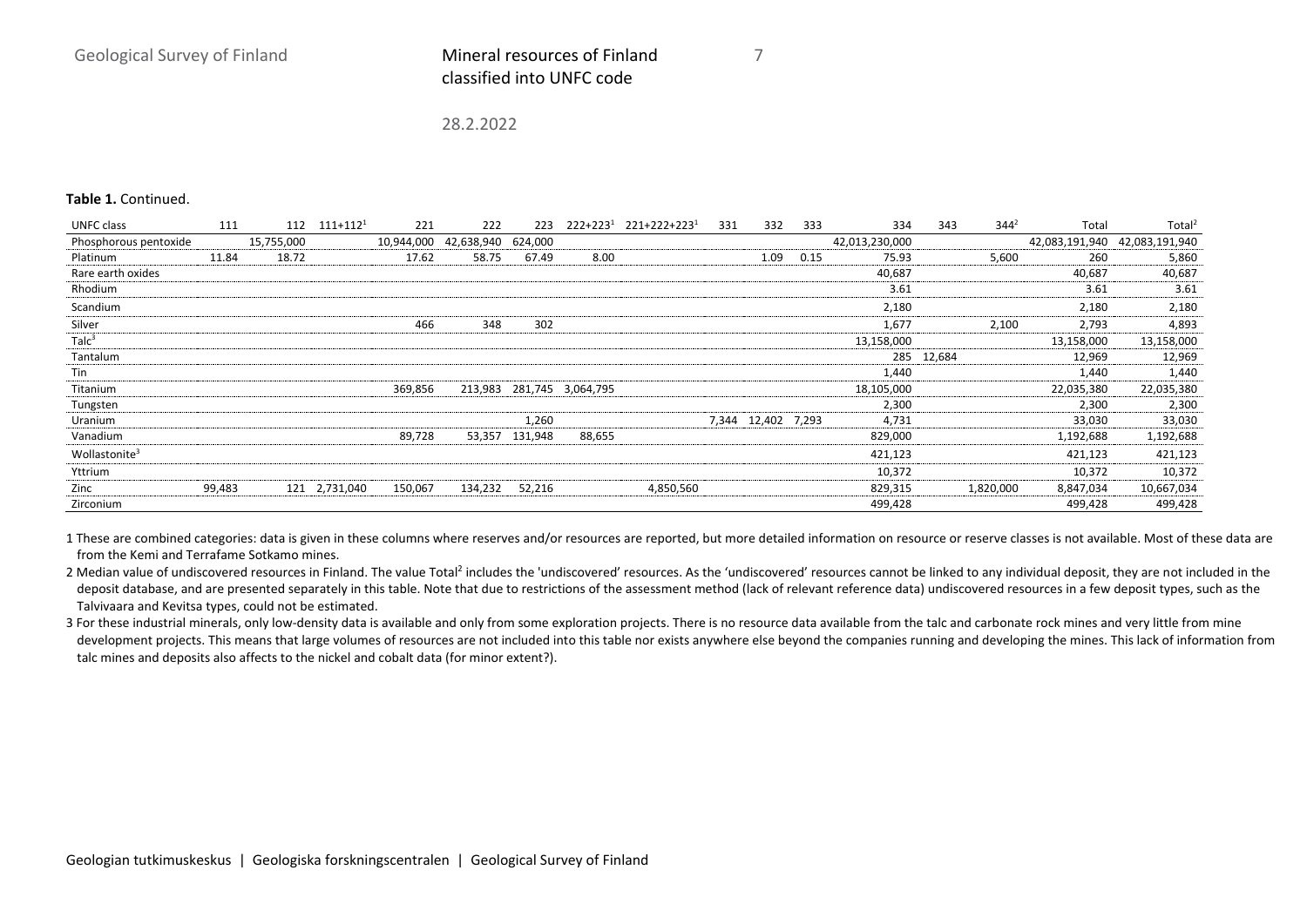28.2.2022

#### <span id="page-13-0"></span>**5 VISUALISATION OF UNFC CODE**

The GTK team made a preliminary proposal for the visualisation of the UNFC code in the Mintell4EU project (Eloranta, 2021). This visualisation was made on a dataset that was extracted from updated GTK's Min4EU dataset. Prior to data extraction, all the resource and reserve data was mapped into the UNFC code using bridging document and by reclassifying old data according to UNFC amended with GTK's guidelines (Hokka et al. 2020, UNECE 2020).

UNFC visualisation, exemplified in Figure 3, shows the values of the UNFC categories in separate layers. Dividing E, F and G category symbols into separate layers will form unique combinations for each UNFC code without the need to update new existing combinations to the symbology.

The same symbology is used for all commodities, and the commodities are divided into commodity specific layers. Since one deposit can have resources with several UNFC codes (depending on data quality and data age per commodity), overlapping points are organised so that the UNFC codes with the highest confidence will be shown on the top.



*Figure 3. Example of visualisation of copper resources in southern and central Finland mapped to UNFC resource categories.*



8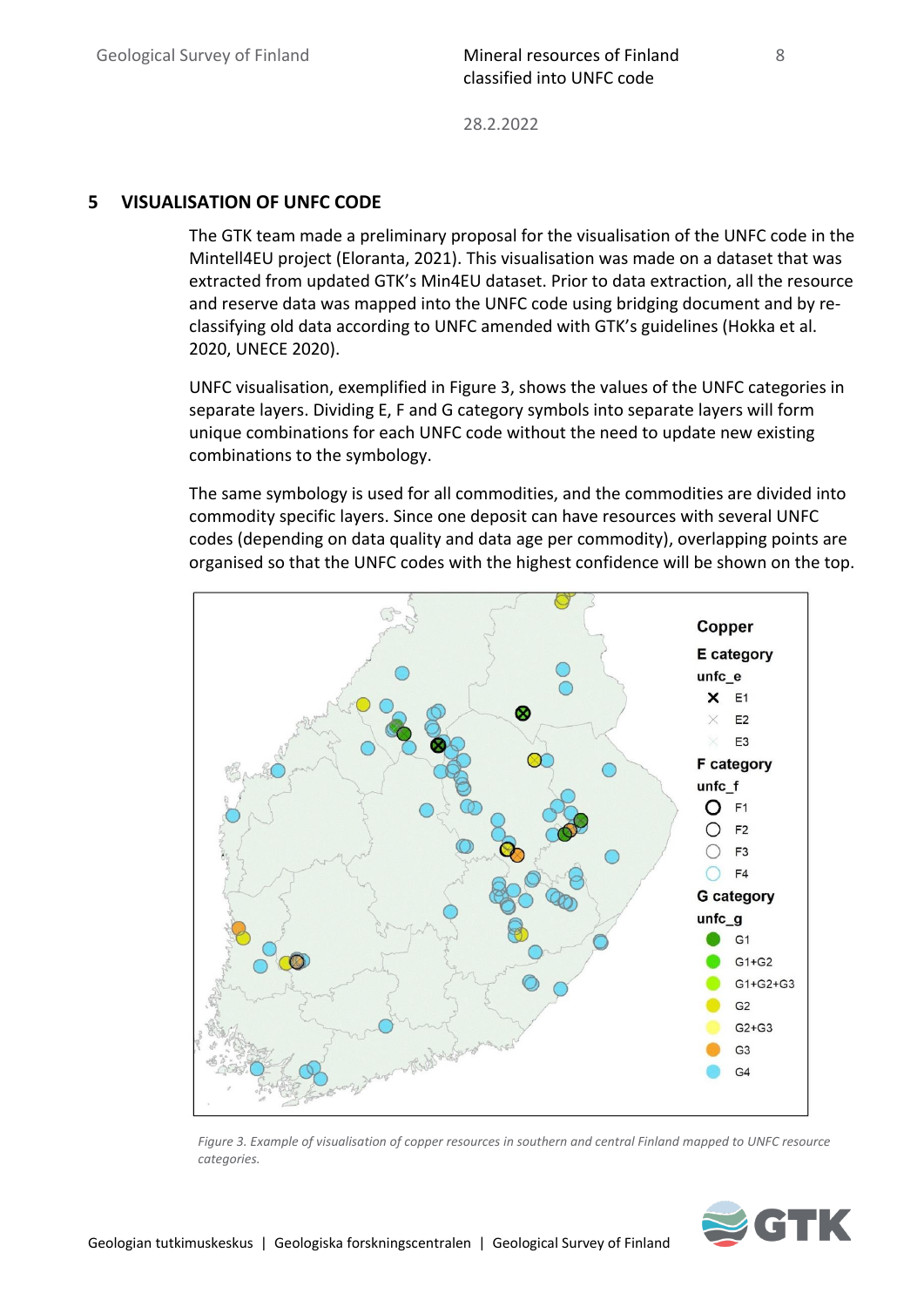### <span id="page-14-0"></span>**6 CONCLUSIONS**

Based on modifications in the METSO interface and the GTK mineral deposit database, it is now anytime possible to derive the current aggregated, UNFC-categorised, mineral resources of Finland. Currently, the aggregated data needs to be produced from the database by GTK personnel; however, the resource aggregating ETL-process is finalised and can be run regularly. In near future, the aggregating process will be fully automatised. This is a useful, practical tool in providing data into the EU mineral resources database, help in understanding the mineral resources of Finland and, importantly, help in mineral policy and other decision making in Finland. One major example of such needs is when assessing the raw material supply needed for the transition towards low-carbon society in climate change mitigation.



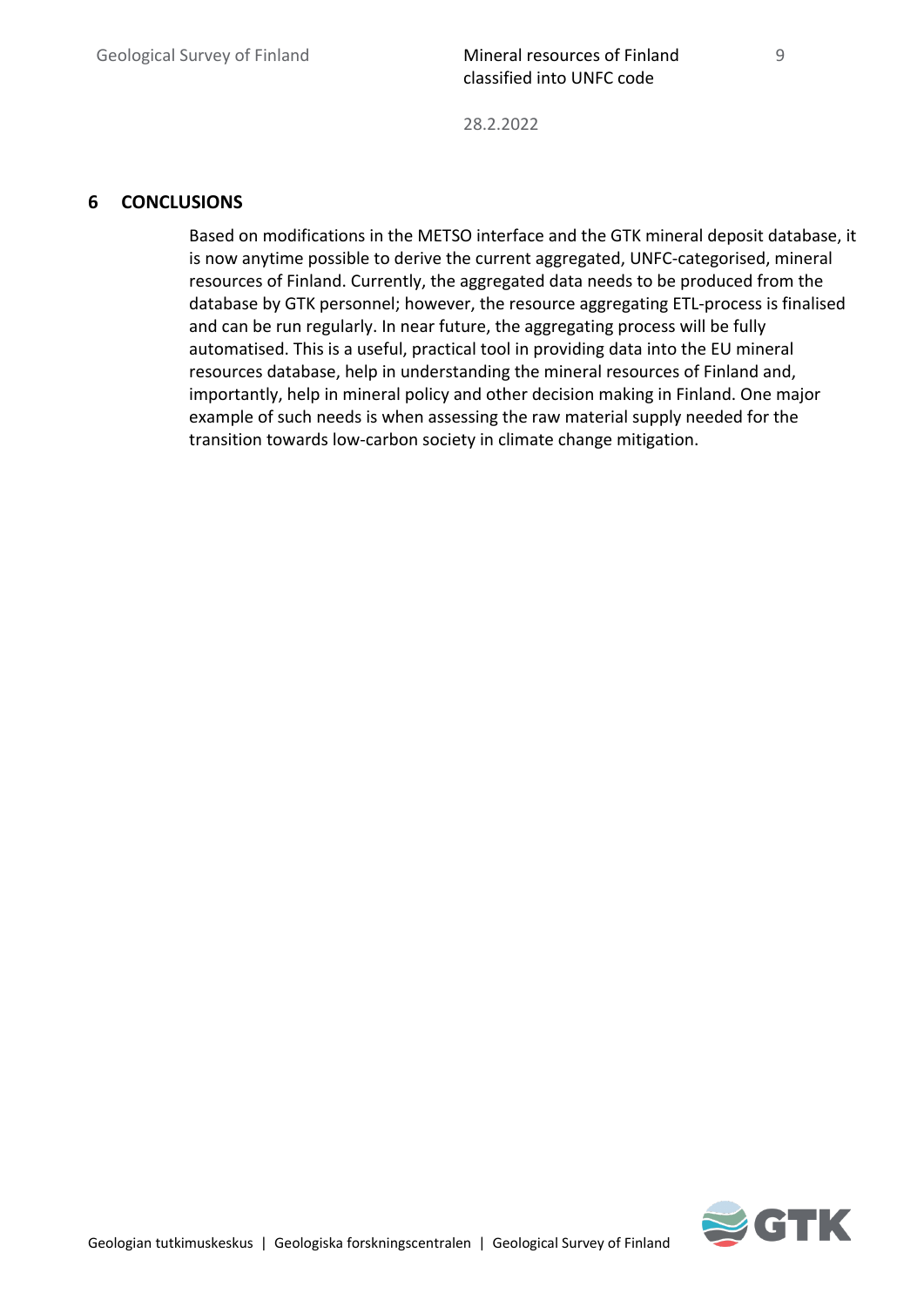#### <span id="page-15-0"></span>**REFERENCES**

Aasly, K.A., Pfleiderer, S., Burlet, C., Dedić, Z., Ilijanić, N., Gizdavec, N., Jørgensen, L.F., Nørgaard-Pedersen, N., Eilu, P., Hokka, J., Eloranta, T., Herranen, T., Horváth, Z., Máthé, A., Polonkai, B., Simoni, M., Hibelot, T., Solberg, J.K., Gautneb, H., Heldal, T., Nesheim, H.F., Raaness, A., Coint, N., Rokavec, D., Lundqvist, L. & Ingvald, E. 2021. UNFC pilot case studies compiled as part of Mintell4EU WP4 (Appendix to Deliverable D4.1). 195 p. Online: https://geoera.eu/wp-content/uploads/2021/10/D4.1-Mintell4EU-Case-Study-Overview-Appendix.pdf

Bide, T., Horváth, Z., Brown, T., Idoine, N., Laukó, A., Sári, K., Sőrés, L., Petavratzi, E., McGrath, E., Bavec, S., Rokavec, D., Eloranta T. & Aasly, K. 2018. Final analysis and recommendations for the improvement of statistical data collection methods in Europe for primary raw materials. Deliverable 1.2. of the ORAMA project. 104 p. Online: https://orama-h2020.eu/wpcontent/uploads/ORAMA\_WP1\_DEL1.2\_20181130\_BGS\_v1.0.pdf

CRIRSCO 2019. International Reporting Template for the Public Reporting of Exploration Results, Mineral Resources and Mineral Reserves, November 2019. 79 p. Online: www.crirsco.com

Eilu P., Rasilainen K., Halkoaho T., Huovinen, I., Kärkkäinen N., Kontoniemi O., Lepistö, K., Niiranen T., Sorjonen-Ward P. 2015. Quantitative assessment of undiscovered resources in orogenic gold deposits in Finland. Geological Survey of Finland, Report of Investigation 216. 318 p. Online: http://tupa.gtk.fi/julkaisu/tutkimusraportti/tr\_216.pdf.

Eloranta, T. 2021. GTK's proposal for visualisation of UNFC. Appendix to MINTELL4EU Deliverable D4.3. 13 p. Online: https://geoera.eu/wp-content/uploads/2021/11/D4.3- Appendix.pdf

Gunn, G., Bide, T. & Kresse, C. 2019. Technical Guidance Note: Practical Exercises in Reporting Resource and Reserve Data according to the United Nations Framework Classification (UNFC). ORAMA Project deliverable D1.5.4. 10 p. Online: https://oramah2020.eu/downloads/#tab-id-1

Heino, T. 1986. Tutkimustyöselostus Sotkamon kunnassa valtausalueilla Kolmisoppi 1, kaiv.rek.n:o 2819, Kuusilampi 1 ja 2, kaiv.rek.n:o 2838, Kuusilampi 3, kaiv.rek.n:o 2863 ja Kaivoslampi 1, kaiv.rek.n:o 3335. Geological Survey of Finland, Report M06/3344/- 86/1/10. 21 p. Online: https://tupa.gtk.fi/raportti/valtaus/m06\_3344\_86\_1\_10.pdf

Hokka, J., Eilu, P., Ahtola, T., Kivinen, M., Konnunaho, J., Kuusela, J., Lintinen, P., Törmänen, T. 2020. Application of the UNFC resource code in Finland – Practical guidelines. Geological Survey of Finland, Open File Work Report 46/2020. 31 p., 4 App. Online: https://tupa.gtk.fi/raportti/arkisto/46\_2020.pdf

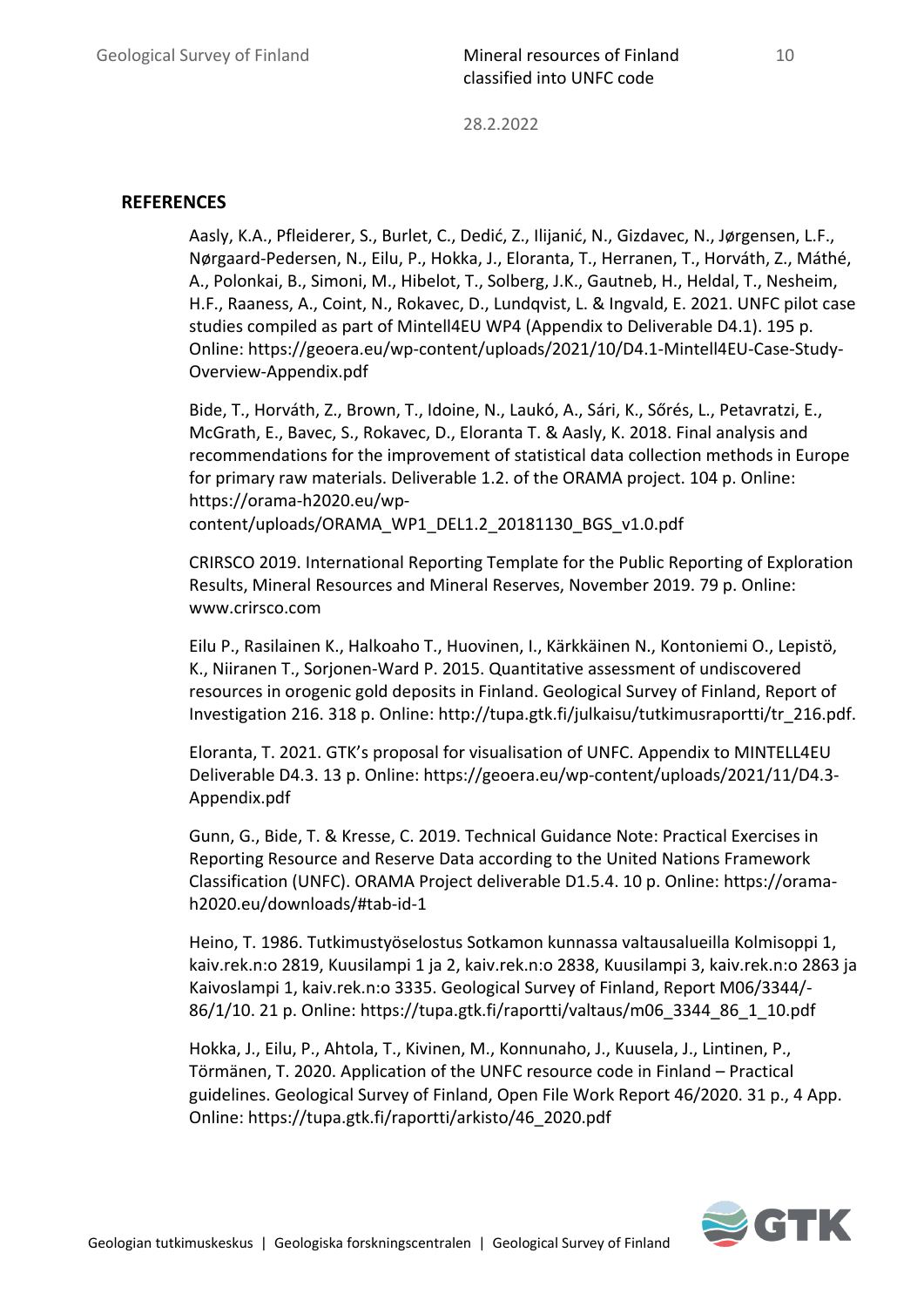Hokka, J. & Eilu, P., Schjøth, F. & Aasly, K.A. 2021. Report on harmonization issues, data gaps and challenges, reviewing also the quality of Pan-European aggregated inventories for selected commodities. MINTELL4EU Deliverable 4.2. 22 p. Online: https://geoera.eu/wp-content/uploads/2021/10/D4.2-UNFC-Harmonisation-issuesgaps-and-recommendations.pdf

Huisman, J., Baldé, K., Bavec, Š., Wagner, M., Loevik, A., Herreras, L., Chancerel, P., Emmerich, J., Sperlich, K., Modaresi, R., Ljunggren Söderman, M., Forti, V., Mählitz, P., Schiellerup, H., Horvath, Z., Bobba, S., Eilu, P., Anta, M., Aasly, K., Stanley, G., Csaba, V., Kiss, L., Szabo, J. & Nickolova, V. 2018. Recommendations for improving SRM datasets and harmonisation. Deliverable 2.2. of the ORAMA project. 270 p. Online: https://orama-h2020.eu/wp-content/uploads/ORAMA\_WP2\_DEL2.- 2\_20181207\_UNU\_v1.0.pdf

JORC 2012. Australasian Code for Reporting of Exploration Results, Minerals Resources and Ore Reserves, The JORC Code, 2012 Edition. Australasian Institute of Mining and Metallurgy, Australian Institute of Geoscientists, and Minerals Council of Australia. 44 p. Online: www.jorc.org.

Mineral Deposit Database of Finland. Digital map database [Electronic resource]. Espoo: Geological Survey of Finland [referred 01.09.2021]. Online: http://gtkdata.gtk.fi/MDaE/index.html

National Instrument 43-101 2011. Standards of Disclosure for Mineral Projects, Form 43-101F1 Technical Report and Related Consequential Amendments. Canadian Institute of Mining and Metallurgy. 44 p. Online: http://web.cim.org/standards.

PERC 2013. PERC Reporting Standard 2013. Pan-European Standard for Reporting of Exploration Results, Mineral Resources and Reserves. 61 p. Online: http://www.vmine.net/perc.

Rasilainen K., Eilu P., Halkoaho T., Iljina M. & Karinen T. 2010. Quantitative mineral resource assessment of nickel, copper, platinum, palladium and gold in undiscovered PGE deposits in mafic-ultramafic layered intrusions in Finland. Geological Survey of Finland, Report of Investigations. 180, 338 p. Online: http://arkisto.gtk.fi/tr/tr180/tr180.pdf.

Rasilainen, K., Eilu, P., Äikäs, O., Halkoaho, T., Heino, T., Iljina, M., Juopperi, H., Kontinen, A., Kärkkäinen, N., Makkonen, H., Manninen, T., Pietikäinen, K., Räsänen, J., Tiainen, M., Tontti, M. & Törmänen, T. 2012. Quantitative mineral resource assessment of nickel, copper and cobalt in undiscovered Ni-Cu deposits in Finland. Geological Survey of Finland, Report of Investigation 194. 521 p. Online: http://tupa.gtk.fi/julkaisu/tutkimusraportti/tr\_194.pdf.

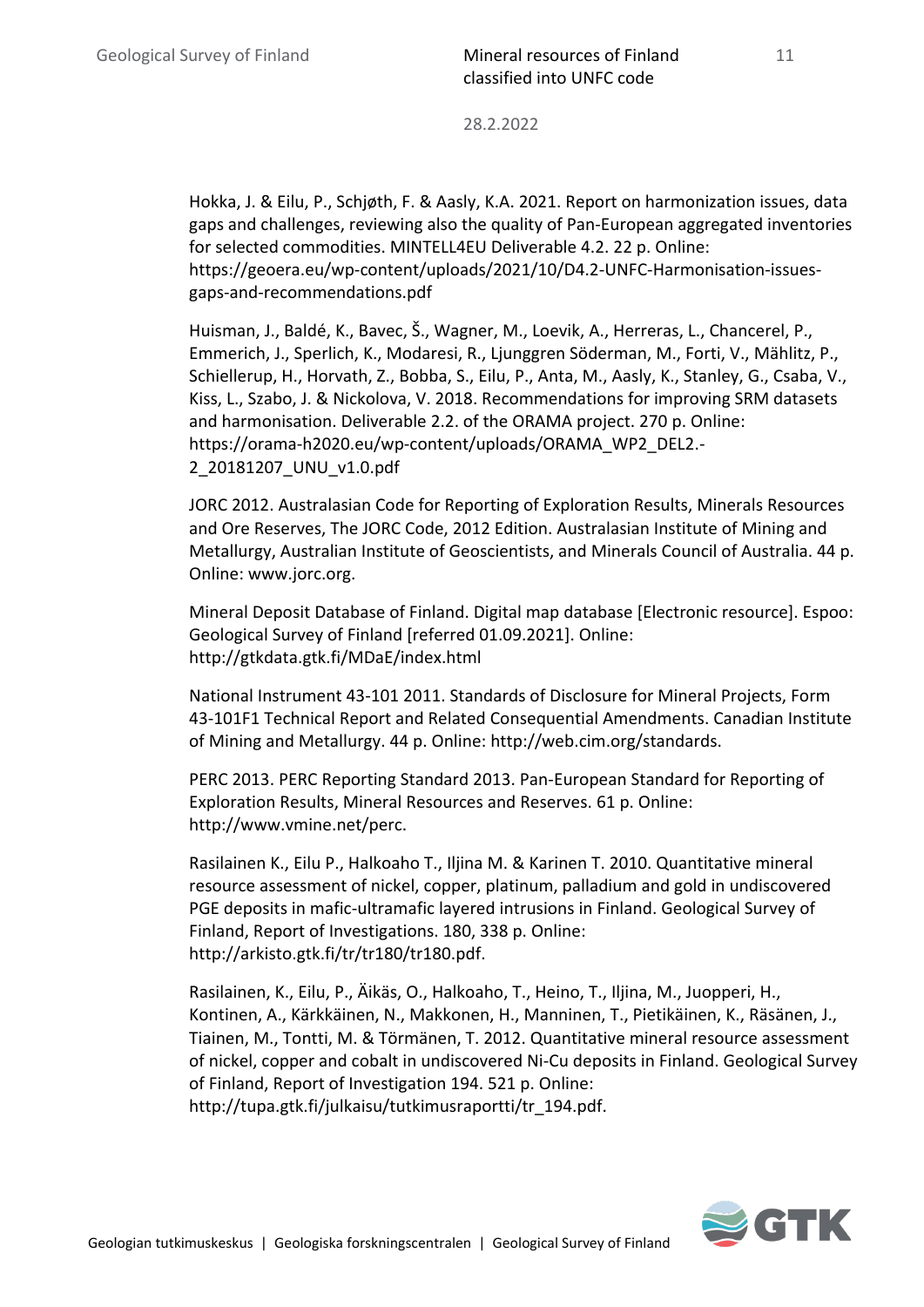Rasilainen K., Eilu P., Halkoaho T., Karvinen A., Kontinen A., Kousa J., Lauri L., Luukas J., Niiranen T., Nikander J., Sipilä P., Sorjonen-Ward P., Tiainen M., Törmänen T. & Västi K. 2014. Quantitative assessment of undiscovered resources in volcanogenic massive sulphide deposits, porphyry copper deposits and Outokumpu-type deposits in Finland. Geological Survey of Finland, Report of Investigation 208. 393 p. Online: http://tupa.gtk.fi/julkaisu/tutkimusraportti/tr\_208.pdf.

Rasilainen, K., Eilu, P., Halkoaho, T., Karinen, T., Konnunaho, J., Kontinen, A. & Törmänen, T. 2016. Quantitative assessment of undiscovered resources in stratiform and podiform chromite deposits in Finland. Geological Survey of Finland, Report of Investigation 226. 186 p. Online: http://tupa.gtk.fi/julkaisu/tutkimusraportti/tr\_226.pdf

Rasilainen, K., Eilu, P., Halkoaho, T., Heino, T., Huovinen, I., Iljina, M., Juopperi, H., Karinen, T., Kärkkäinen, N., Karvinen, A., Kontinen, A., Kontoniemi, O., Kousa, J., Lauri, L.S., Lepistö, K., Luukas, J., Makkonen, H., Manninen, T., Niiranen, T., Nikander, J., Pietikäinen, K., Räsänen, J., Sipilä, P., Sorjonen-Ward, P., Tiainen, M., Tontti, M., Törmänen, T. & Västi, K. 2017. Assessment of undiscovered metal resources in Finland. Ore Geology Reviews, 86, 896–923. https://doi.org/10.1016/j.oregeorev.2016.09.031

Rasilainen K., Eilu P., Ahtola T., Halkoaho T., Kärkkäinen N., Kuusela J., Lintinen P. & Törmänen T. 2018. Quantitative assessment of undiscovered resources in lithium– caesium–tantalum pegmatite-hosted deposits in Finland. Geological Survey of Finland, Bulletin 406. 172 p. Online: https://tupa.gtk.fi/julkaisu/bulletin/bt\_406.pdf

Rasilainen K., Eilu P., Huovinen, I., Konnunaho, J., Niiranen, T., Ojala, J., Törmänen, T. 2020. Quantitative assessment of undiscovered resources in Kuusamo-type Co-Au deposits in Finland. Geological Survey of Finland, Bulletin 410, 32 p. 3 App. Online: http://tupa.gtk.fi/julkaisu/bulletin/bt\_410.pdf

Rupert Resources 2021. Maiden Inferred Resource for Ikkari of 49 million tonnes grading 2.5 grams per tonne (3.95 million ounces of gold). Media release 13 September 2021. Online: https://rupertresources.com/maiden-inferred-resource-for-ikkari-of-49 million-tonnes-grading-2-5-grams-per-tonne-3-95-million-ounces-of-gold/

Talvivaara 2008a. Media release 23 June 2008. Online: http://tupa.gtk.fi/karttasovellus/mdae/references/514\_Talvivaara/514\_Talvivaara026\_ 230608.pdf

Talvivaara 2008b. Media release 4 Dec 2008. Online: http://tupa.gtk.fi/karttasovellus/mdae/references/514\_Talvivaara/514\_Talvivaara029\_ 041208.pdf

Talvivaara 2012. Talvivaara Mining Company Plc 2012. Talvivaara Operational and Resource Update, Press Release 28 November 2012. Online:

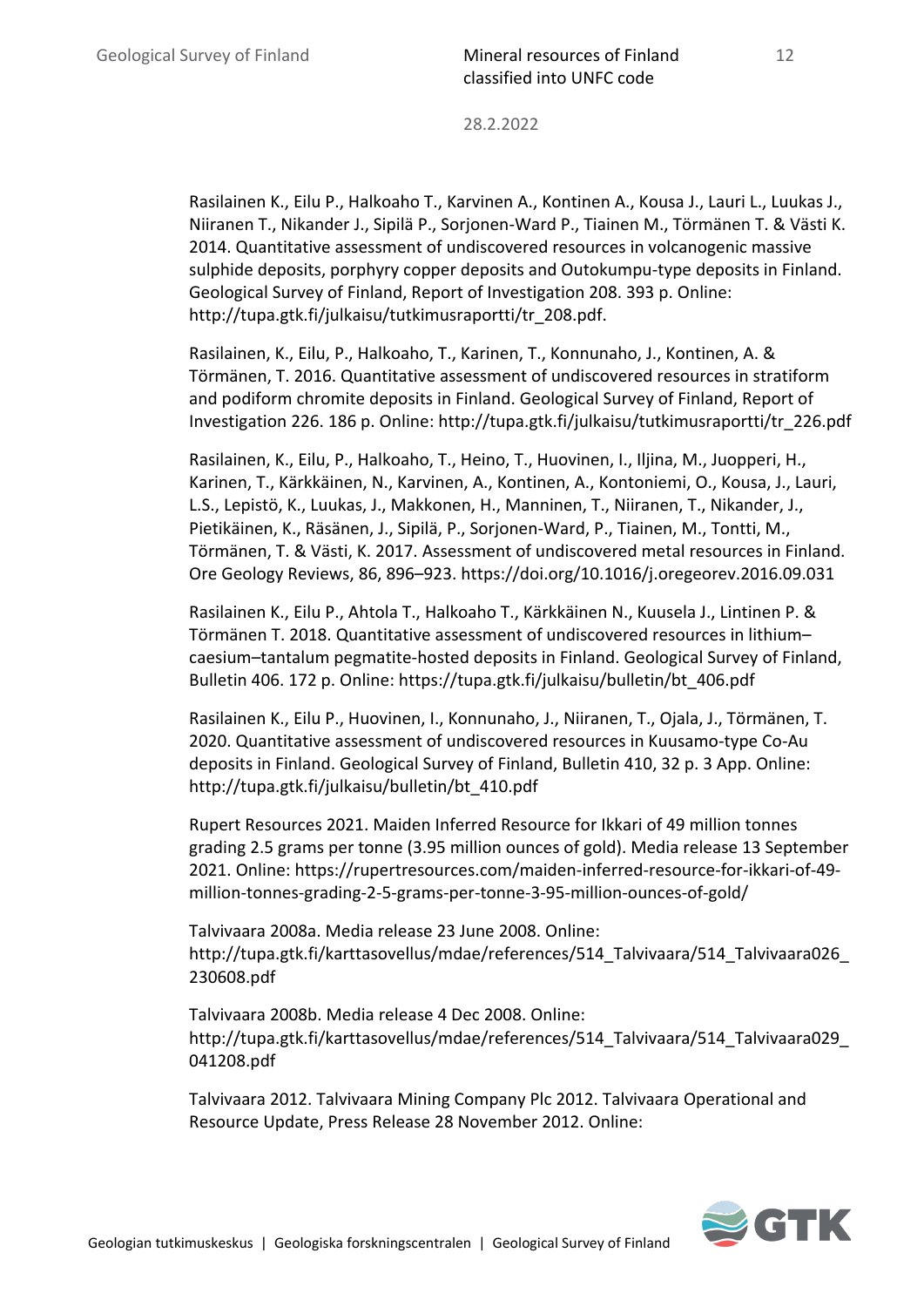http://tupa.gtk.fi/karttasovellus/mdae/references/514\_Talvivaara/514\_Press\_release\_2 012 November.pdf

Terrafame 2020. Financial review 2019. Online: https://www.terrafame.com/media/tulosjulkistukset/financialreview/2019/terrafame\_financial\_review\_2019.pdf

UNECE 2009. United Nations Framework Classification for Fossil Energy and Mineral Reserves and Resources 2009. United Nations Publication, ECE Energy Series 39. New York and Geneva, United Nations. 20 p. Online: www.unece.org/fileadmin/DAM/energy/se/pdfs/UNFC/unfc2009/UNFC2009\_ES39\_e.p df

UNECE 2015. Bridging Document between the Committee for Mineral Reserves International Reporting Standards (CRIRSCO) Template and the United Nations Framework Classification for Resource (UNFC). UNECE Energy Series No. 42. 7 p. Online: www.unece.org/index.php?id=34487

UNECE 2020. United Nations Framework Classification for Resources, Update 2019. UNECE Energy Series 61. 20 p. Online: https://www.unece.org/fileadmin/DAM/energy/se/pdfs/UNFC/publ/UNFC\_ES61\_Updat e\_2019.pdf

USGS 2021. Mineral commodity summaries 2021. U.S. Geological Survey. 204 p. https://doi.org/10.3133/mcs2021

Wagner, M., Baldé, K., Bavec, Š., Loevik, A., Herreras, L., Chancerel, P., Emmerich, J., Sperlich, K., Huisman, J., Forti, V., Mählitz, P., Schiellerup, H., Horvath, Z., Bobba, S., Eilu, P., Anta, M., Aasly, K., Stanley, G., Csaba, V., Kiss, L., Szabo, J. & Habib, H. 2018. Deliverable 2.1. of the ORAMA project. Inventory Analysis of data collection methods and sources for the improvement of SRM statistical datasets.

Wagner, M., Bide, T., Cassard, D., Huisman, J., Leroy, P., Bavec, S., Ljunggren Söderman, M., Løvik, A., Wäger, P., Emmerich, J., Sperlich, K., Baldé, C.P., Schjøth F., Tivander, J., Brown, T., Petavratzi, E., Whitehead, D., Tertre, F., Mählitz, P.M., Nikolova V. & Horváth, Z. 2019. ORAMA Project Technical Final Report & Recommendations. 87 p. Online: https://orama-h2020.eu/wp-

content/uploads/ORAMA\_WP6\_DEL6.6\_20191115\_v.1.0.pdf